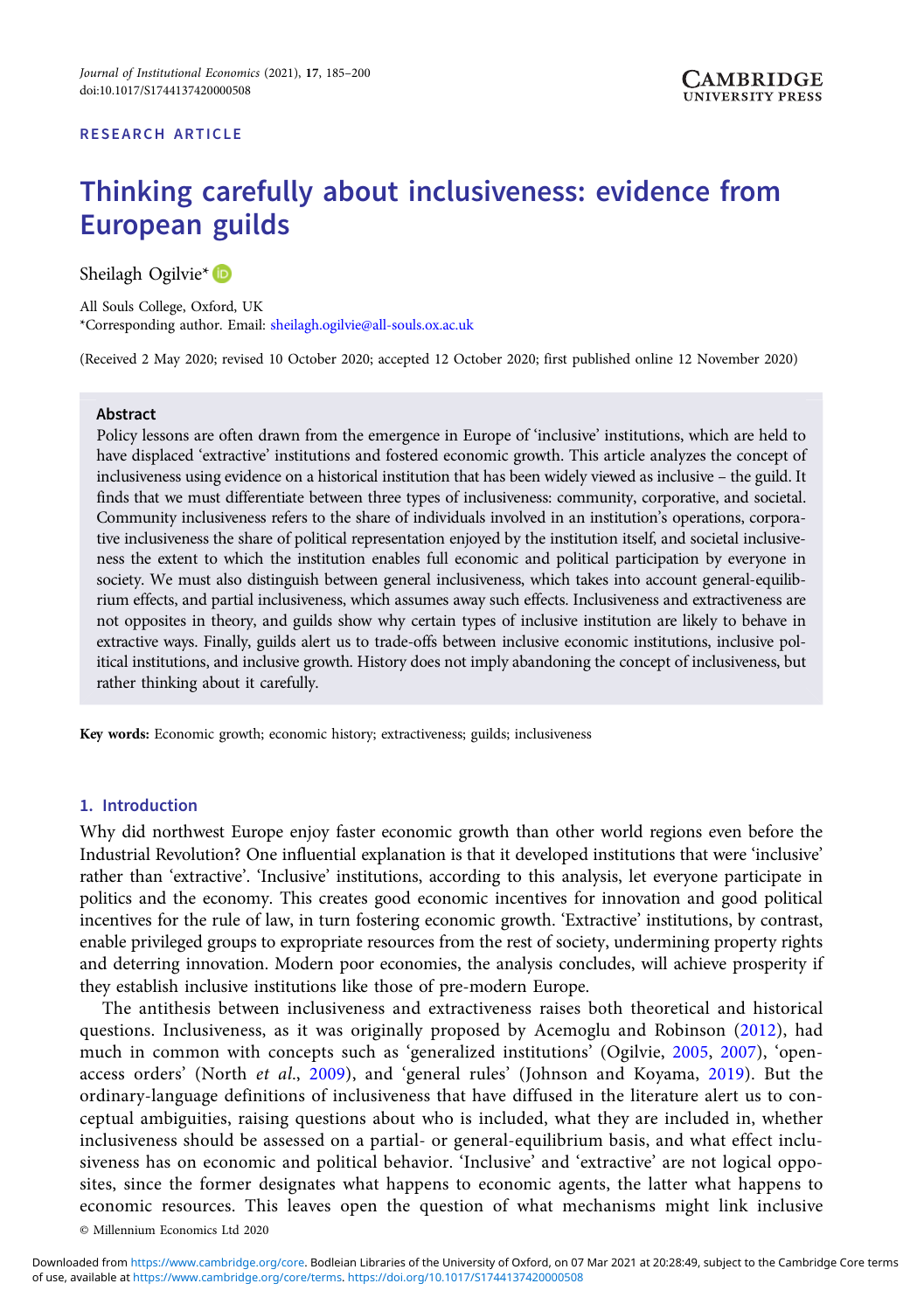treatment of people with non-extractive treatment of resources, and how they affect wider economic performance.

This article addresses these questions by analyzing a historical institution widely viewed as inclusive – the guild. Guilds regarded themselves as inclusive. The Paris hosiers declared in 1268 that their privileges served 'the good and profit of the craft and the commonality of the people', while the Middle Rhine bakers asserted in 1436 that their guild fostered 'the utility of both rich and poor, all men' (Ogilvie, [2019](#page-14-0): 1, 7). Contemporary political thinkers regarded guilds as inclusive, as when Bodin questioned in 1583 'whether a commonwealth can dispense with associations and guilds' (Rosser, [2015](#page-14-0): 11). Later historians believe guilds were politically inclusive, as when Kemble argued that '[i]n the times of densest seignorial darkness [the guilds] offered a noble resistance to episcopal and baronial tyranny, and formed the nursing-cradles of popular liberty' (Ogilvie, [2019:](#page-14-0) 549).

Modern scholars have also portrayed guilds as inclusive institutions. One view postulates that guilds offered an inclusive alternative to non-inclusive 'clans' or extended families (De la Croix et al., [2018;](#page-13-0) Greif and Tabellini, [2010](#page-13-0), [2017\)](#page-13-0). A second maintains that guilds nurtured inclusiveness by encompassing a majority of the population in their membership (Prak, [2018;](#page-14-0) Prak et al., [2020;](#page-14-0) Richardson, [2004;](#page-14-0) Stasavage, [2017\)](#page-15-0). A third hypothesizes that merchant guilds transformed non-inclusive feudal societies into inclusive bourgeois polities (Angelucci et al., [2017](#page-13-0); Stasavage, [2014](#page-15-0)). A final view argues that craft guilds initiated European democratic governance (Kluge, [2007;](#page-13-0) Van Bavel, [2010](#page-15-0)).

This article uses the historical exemplar of the guild as a basis for clarifying the concept of inclusive institutions. Empirically, it investigates inclusiveness using the Ogilvie Guilds Databases, a compilation of 17,384 observations of guilds, covering over 400 occupations in 23 European societies from the late 10th to the late 19th century.<sup>1</sup> These databases are an order of magnitude larger than any other compilation of evidence on guilds, and their collection, sources, typology, periodization, and geographical coverage are discussed in detail in Ogilvie [\(2019](#page-14-0): 24–31).

Theoretically, this article uses the specific historical institution of the guild to tease out a number of general conceptual distinctions. It finds that we must distinguish between three types of inclusiveness – community, corporative, and societal. 'Community inclusiveness' refers to whether an institution includes many individuals in its own operations, 'corporative inclusiveness' to whether an institution is itself included in economic and political decision-making, and 'societal inclusiveness' to whether a particular institution lets everyone in the society participate fully in economic and political decisionmaking. Guilds also show the difference between 'partial inclusiveness' (focusing on each institution separately, holding others constant) and 'general inclusiveness' (analyzing how a particular institution affects society at large). Guilds clarify why inclusiveness does not necessarily preclude extractiveness, and alert us to painful trade-offs between inclusive economic institutions, inclusive political institutions, and inclusive growth.

## 2. What is a guild?

A guild is an association of people who share certain interests and wish to pursue common purposes. Historically, most guilds organized themselves around economic interests (Ogilvie, [2014b,](#page-14-0) [2019](#page-14-0)). A guild had legal privileges giving its members the exclusive right to practice a particular occupation in a particular town or region, control entry to the guild, govern the activities of members, and regulate markets for their inputs and outputs – and thus also to modify the activities of people who were not members of the guild.

Guilds varied hugely across occupations, sectors, societies, and eras. One key distinction was between merchant and craft guilds. Merchant guilds were organized mainly by wealthy wholesalers with interests in trade and finance (Ogilvie, [2011:](#page-14-0) 19-38). Craft guilds, by contrast, were organized mainly by craftsmen and retailers providing goods and services directly to customers (Ogilvie, [2019:](#page-14-0) 9–11). Craft guilds were more numerous, their members less affluent, and their interests

<sup>&</sup>lt;sup>1</sup>Files are downloadable from [http://www.econ.cam.ac.uk/people/faculty/sco2/projects/ogilvie-guilds-databases.](http://www.econ.cam.ac.uk/people/faculty/sco2/projects/ogilvie-guilds-databases)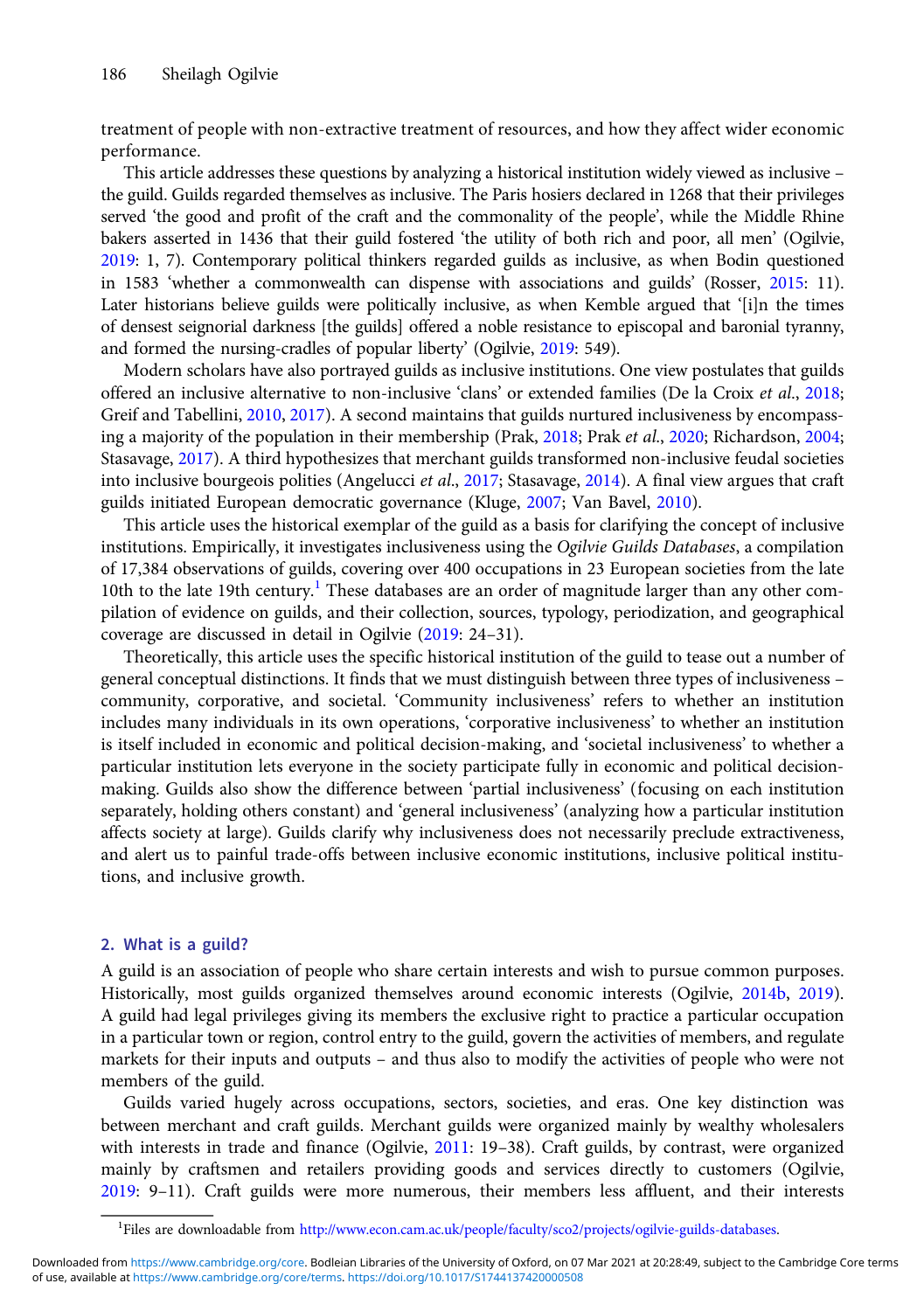more local, sparking the late-medieval 'guild struggles' between craftsmen and merchants analyzed below. 'Umbrella guilds' combining merchants and craftsmen in a particular line of business – e.g. wool or silk textiles – existed widely in societies such as Italy, where the consequent reduction in guilds' internal cohesiveness shaped their inclusiveness in distinctive ways.

Guilds were widespread across Europe for nearly 900 years, from the late 10th to the late 19th century. Merchant guilds appear in the documentary sources for European societies from c. 1000 onwards, followed slightly later by craft guilds. Between c. 1100 and c. 1500, most moderately remunerative crafts and services in European towns – and some rural regions – were organized into guilds. After 1500, guilds gradually weakened in the northwest corner of Europe, especially England and the Dutch Republic (for detailed discussion of multiple measures of guild strength, see Ogilvie [2019](#page-14-0): 512–559). But in central, eastern-central, Nordic, and Iberian Europe, guilds got stronger after 1500 by collaborating with absolutist rulers and expanding into new sectors such as export-oriented proto-industry. France abolished its guilds in 1791, and exported guild abolition during the Napoleonic period to some German territories, Flanders, the Northern Netherlands, Switzerland, and northern Italy. But in many other German territories, the Austrian Habsburg lands, Iberia, and Scandinavia, guilds survived well into the 19th century. The last European guilds were not abolished until 1883 (Ogilvie, [2019:](#page-14-0) 533–536).

## 3. Was the guild an inclusive replacement for the clan?

Guilds in Europe are sometimes seen as inclusive because, it is argued, they provided an alternative to 'clans' or extended families which predominated in non-European societies such as China (De la Croix et al., [2018](#page-13-0); Greif and Tabellini, [2010](#page-13-0), [2017](#page-13-0)). In terms of the typology established above, guilds displayed greater 'community inclusiveness' than clans, because they included a larger number of people in their operations, giving more individuals entitlements to operate businesses by admitting them as apprentices and masters.

This theory, however, is not well supported by historical evidence. While the strength of extended family networks exists on a continuum, and Europe lacked 'clans' in the Chinese sense (Shiue, [2017\)](#page-15-0), Italy, Iberia, southern France, Poland, Slovakia, Hungary, Romania, Greece, and the Balkans all had strong extended family systems in which kinship was economically important (Dennison and Ogilvie, [2014](#page-13-0); Dennison and Ogilvie, [2016;](#page-13-0) Hajnal, [1983\)](#page-13-0). Most of these societies also had strong guilds (Ogilvie, [2019:](#page-14-0) 555–559). Guilds thus did not substitute for strong extended families, but co-existed with them.

In nuclear- and extended-family zones of Europe alike, guilds favored kin of existing guild members (Ogilvie, [2019](#page-14-0): 111–116). Some gave precedence to members' relatives in deciding whom to admit to apprenticeship, journeymanship, or mastership. Others exempted members' relatives from admission requirements such as apprenticeship or examination, and most charged members' relatives lower admission fees. In a sample of 245 guilds in eight European societies between 1233 and 1850, sons of existing masters paid admission fees that were just 43% of those charged to other local applicants (Ogilvie, [2019:](#page-14-0) 111–112). The 60 guilds in the sample that were located in 'clan' societies (Bulgaria, Italy, Spain) charged masters' sons just 25% of the fees paid by other locals, while the 185 guilds in nuclear-family societies (England, northern France, Germany, the Dutch Republic, and the Southern Netherlands) charged masters' sons  $49\%$  of the normal local fee.<sup>2</sup> In setting entry barriers, it seems, guilds did not substitute for clans but collaborated with them.

Unsurprisingly, a non-trivial share of guild members were relatives of existing members. In a sample of 499 guilds in 11 European societies from 1375 to 1860, 37% were sons of existing guild members (Ogilvie, [2019:](#page-14-0) 111–114). In a smaller sample of 15 guilds in seven societies between 1500 and 1850, 55% were either sons or other male relatives of existing guild members (Ogilvie, [2019](#page-14-0): 115). Guilds judiciously recruited non-relatives of existing members, both to fill niches vacated by high urban mortality and to collect the high fees charged to outsiders. Even so, they maintained higher 'legacy'

<sup>&</sup>lt;sup>2</sup>This difference is significant at the 99% level, and holds controlling for date of observation.

of use, available at [https://www.cambridge.org/core/terms.](https://www.cambridge.org/core/terms) <https://doi.org/10.1017/S1744137420000508> Downloaded from [https://www.cambridge.org/core.](https://www.cambridge.org/core) Bodleian Libraries of the University of Oxford, on 07 Mar 2021 at 20:28:49, subject to the Cambridge Core terms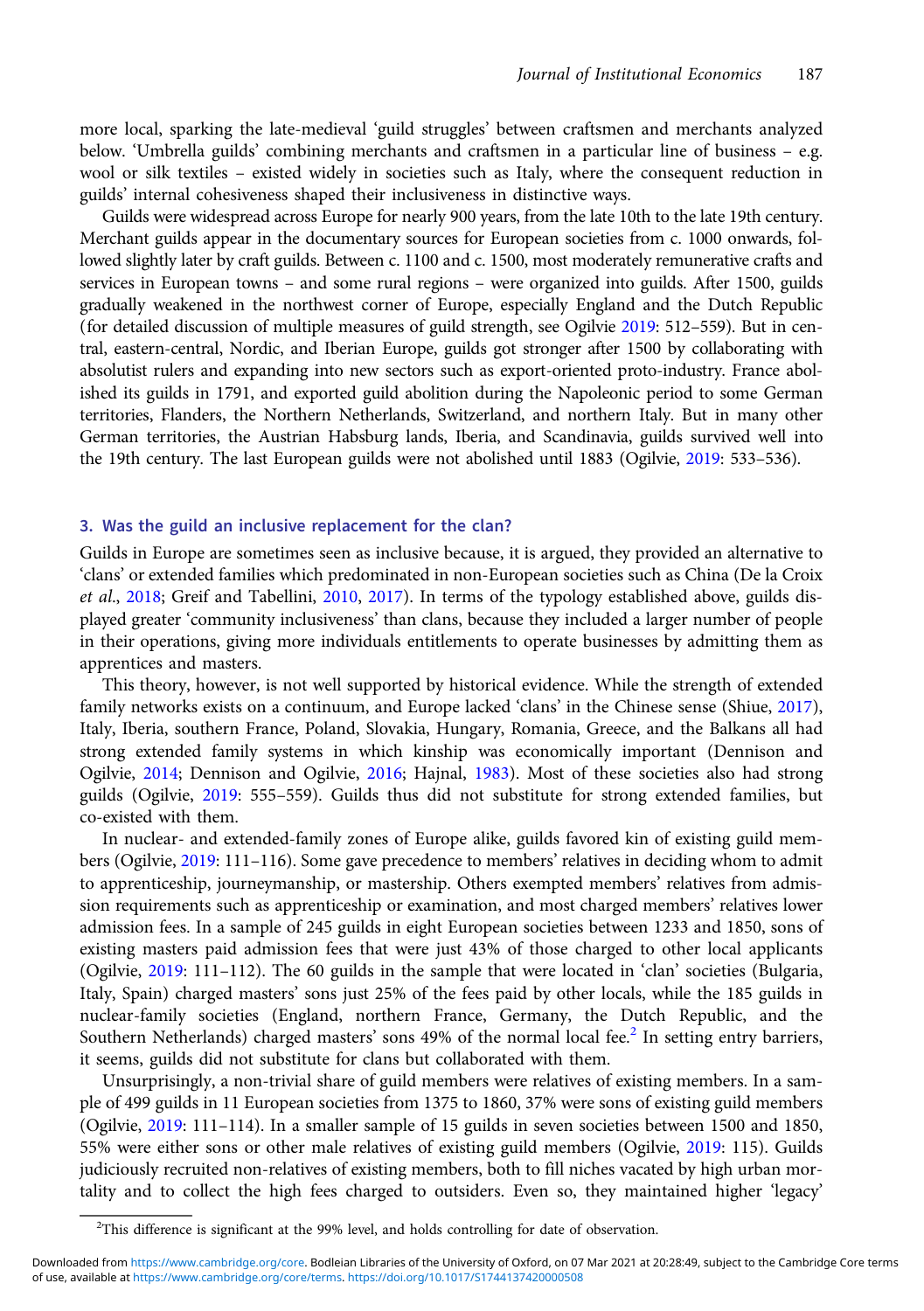admissions than modern Ivy League universities, widely castigated as non-inclusive institutions perpetuating privilege in present-day America (Blumberg, [2017\)](#page-13-0).

That European guilds admitted some non-relatives of existing members might suggest that they were at least *more* inclusive than Chinese clans. But too little is known of Chinese economic history to make this statement with certainty. We lack quantitative evidence on occupational entry barriers erected by Chinese clans. At least some Chinese crafts and trades admitted entrants unrelated to existing practitioners (Burgess, [1930:](#page-13-0) 75; Morse, [1909](#page-14-0): 168). But few figures are available. On the one hand, Gamble [\(1921:](#page-13-0) 168) found that not a single Peking craft or trade limited admission by kinship or place of origin and even central and south Chinese crafts were exclusive only if they 'demand some particular skill, have special trade secrets, or whose work is especially remunerative'. Burgess (Burgess, [1928:](#page-13-0) 84, 124, 129) found that just one of the 42 Peking guilds he analyzed, that of the porters, restricted admission to sons and brothers of guild members. On the other hand, Moll-Murata [\(2013:](#page-14-0) 234) found that the Jingdezhen potters' guild, established in 1674 by a migrant group, subsequently included just '24 surnames'. But Europe also had migrant groups which formed guilds that restricted access by kinship. The Viennese chimney-sweeps' guild was established in 1644 by nine masters from the Ticino and the Grisons, and for the next two centuries limited admission to members of just 14 families (Ehmer, [1997:](#page-13-0) 184). The Viennese chimney-sweeps' kin-based admission was extreme by European standards, as we know from the wider literature. But whether Jingdezhen or Peking were extreme or typical by Chinese standards cannot be known without more research.

We also lack evidence on how non-inclusive Chinese clans were. Chinese clans could be quite amorphous, tracing their origins to an apical ancestor who lived centuries in the past or was completely fictional (Burgess, [1928:](#page-13-0) 71). Some encompassed thousands of individuals who were not close relatives. A clan of this sort was at least as inclusive as a European guild, whose membership numbered at most a few hundred (Ogilvie, [2019](#page-14-0): 13).

The historical findings thus do not support the idea that guilds manifested greater community inclusiveness than clans. European guilds discriminated in favor of members' relatives, and did so even more in clan-based than nuclear-family-based societies. Available studies show that, at least in Peking, most Chinese occupations did not limit entry by kinship. We lack evidence to conclude that Chinese clans were less inclusive than European guilds.

## 4. Did guilds include a majority of the population?

A second hypothesis is that guilds were inclusive institutions because a majority of people were guild members (Prak, [2018;](#page-14-0) Prak et al., [2020;](#page-14-0) Richardson, [2004;](#page-14-0) Stasavage, [2017\)](#page-15-0). The evidence casts doubt on this idea.

A guild required membership from anyone who wanted to practice 'its' occupation, and then limited admission (Ogilvie, [2019](#page-14-0): 83–171). Guilds excluded many groups on identity grounds: almost all women and Jews; men without town citizenship rights; ethnic, religious, and linguistic minorities; those with serf, slave, or bastard ancestors. Guilds erected economic barriers, excluding practitioners of other occupations, those with insufficient property, migrants who could not get citizenship rights, and anyone who could not afford the many fees and charges. Many guilds, as we have seen, favored relatives of existing members. Some excluded sons of 'untouchables' such as skinners, tanners, bailiffs, executioners, millers, or linen-weavers (Stuart, [1999\)](#page-15-0). Many imposed catch-all clauses requiring good reputation, honorable status, or acceptability to existing members. In these ways, guilds were the opposite of inclusive.

Not all dimensions of guilds exclusiveness can be fully quantified, but available evidence shows that guilds excluded large swathes of the population. Half the population was excluded by definition. Almost no guilds – well below 1% – admitted females to mastership (Ogilvie, [2019:](#page-14-0) 236). Most let women practice guilded occupations only under a male member's license; even masters' wives and widows were only allowed to work subject to numerous conditions and restrictions. Females outside guild masters' households were barred completely. As far as women were concerned, guilds were not inclusive (Ogilvie, [2019](#page-14-0): 232–306).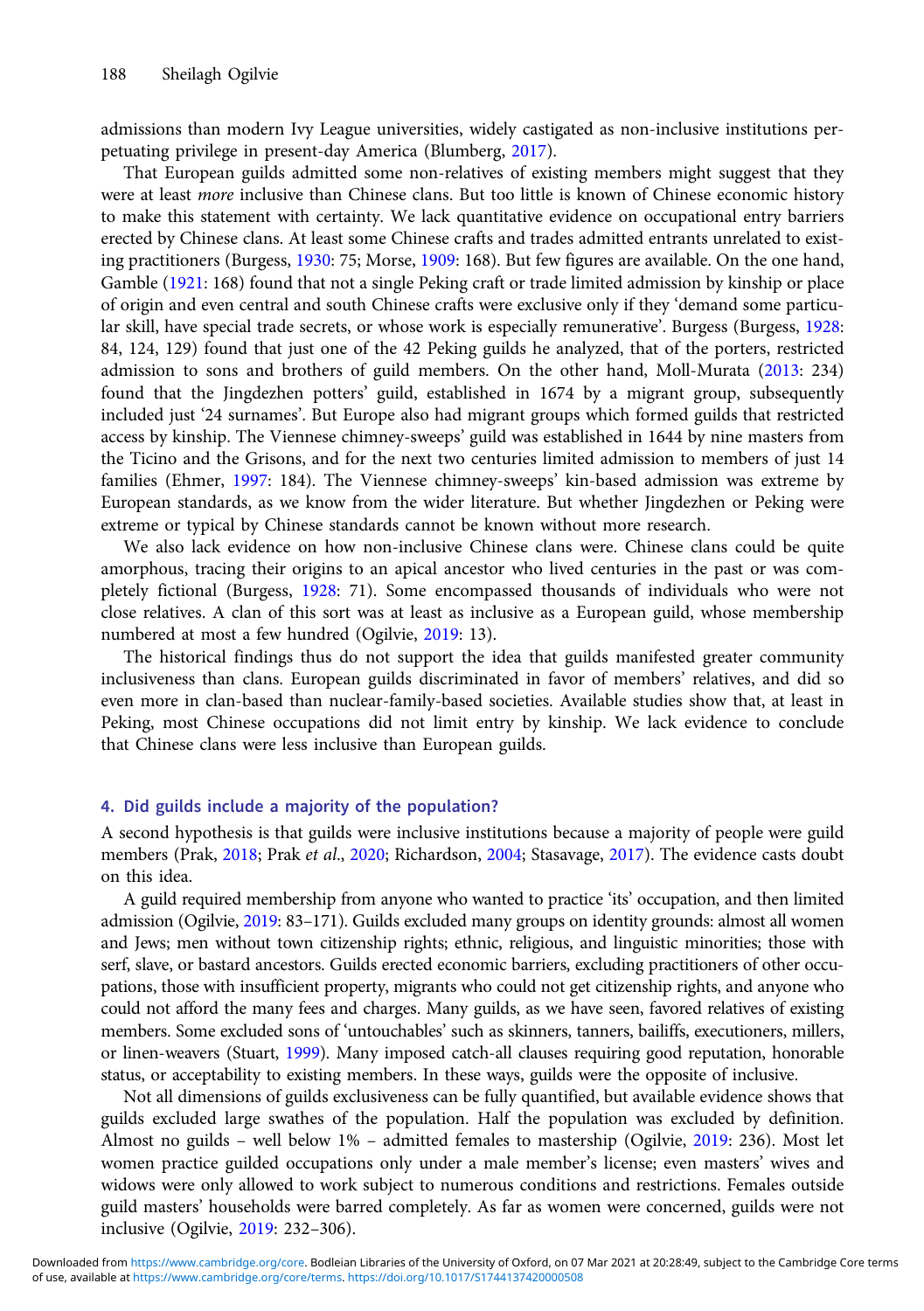The vast majority of men were also excluded, because they lived outside towns. A few guilds had rural members, but the great majority were exclusively urban (Ogilvie, [2019:](#page-14-0) 91–93). The share of the European population living in towns of over 5,000 inhabitants was 6–8% in 1000, 10% in 1300, 11.4% in 1700, and 12.4% in 1800 (Malanima, [2010\)](#page-14-0). So around 90% of European males were excluded from guilds because they were country-dwellers.

Even if you were an urban male, to join a guild you had to buy or inherit town citizenship rights. Towns did admit outsiders, for the same reasons guilds did – to fill niches vacated by high urban mortality and reap hefty fees from immigrants. Montbéliard charged a citizenship fee higher than a full year's journeyman's wages in 1603, rising to eight years in 1748 (Ogilvie, [2019](#page-14-0): 98). Many towns also required citizenship applicants to prove legitimate birth, majority religion, acceptable language and ethnicity, freedom from serfdom, minimum wealth, honorable parentage, and good reputation. Between 1584 and 1614, Berne rejected over 40% of citizenship applications, discriminating markedly against poorer candidates (Ogilvie, [2019](#page-14-0): 98). Such barriers meant that less than 39% of urban householders in pre-modern Europe held town citizenship (Ogilvie, [2019](#page-14-0): 99). Urban citizenship was usually necessary – though not sufficient – for guild membership.

Guilds themselves charged non-trivial admission fees. In a sample of 1,102 guilds in seven European societies between 1233 and 1809, the average mastership fee was equivalent to 276 days' wages for a laborer – over a year's earnings at full employment (Ogilvie, [2019](#page-14-0): 122). Most guilds also levied money for masterpieces, examinations, entry feasts, gifts, bribes, fraternity fees, and other miscellaneous charges. In 16th-century Ghent, these added 25–60% to the cost of admission, and in 17th-century Paris, they were equivalent to 750 days' wages for a journeyman grocer (Ogilvie, [2019:](#page-14-0) 125). Guilds were thus 'inclusive' only for those with a financial cushion.

Even if someone was male, urban, a town citizen, and reasonably well-off, a guild might reject him on grounds of religion, language, skin color, age, marital status, sexual history, serf or slave ancestry, illegitimate birth, premarital conception, or 'dishonorable' parentage (Stuart, [1999\)](#page-15-0). Many guilds made admission dependent on the liking of existing guild members – a probationary period, a reputation certificate, personal sponsorship, collective vote, or ill-defined 'favor'. This was a binding constraint, as recognized by Wolfgang Vincentz who in 1553 prolonged his journeyman travels a second time because he did not know 'who among the Breslau masters would on this occasion be unfavourable towards me' (Ogilvie, [2019:](#page-14-0) 132). If all other entry barriers failed, a guild could usually devise a way of keeping someone out.

The quantitative outcome reflects these barriers. Across 47 towns in nine European countries between 1300 and 1800, guild masters comprised just 36% of household heads and 8% of inhabitants (Ogilvie, [2019:](#page-14-0) 14–15). In comparatively liberal cities such as early modern London, Nördlingen, Aachen, Augsburg, and Danzig, guild masters accounted for 50–80% of householders and 11–18% of inhabitants. But in exclusive ones such as Vienna, Bayonne, Bordeaux, Montpellier, Nantes, Florence, Padua, Rome, Turin, Amsterdam, and Malmö, they comprised just 10–30% of householders and 2–7% of inhabitants.

Guilds thus excluded most people from their activities. Even among the 10% of the European population who lived in towns, only just over one-third of households included a guild member. Guilds were neither able nor willing to offer economic and political inclusion to a majority of the population. Their 'community inclusiveness' was high in some cases, but quite modest on average.

#### 5. Did guilds increase corporative inclusiveness in pre-modern polities?

It might still be argued that guilds were more inclusive than the alternatives. They typically displayed modest 'community inclusiveness', but might have enhanced 'corporative inclusiveness' by enfranchising hitherto politically excluded groups. Thus merchant guilds might increase corporative inclusiveness by diluting noble domination of town government, and craft guilds expand it further by diluting merchant domination.

The evidence supports this idea for some times and places. In the 10th to 12th centuries, the emergence of merchant guilds broke open the monopoly of royal, noble, church, and patrician groups over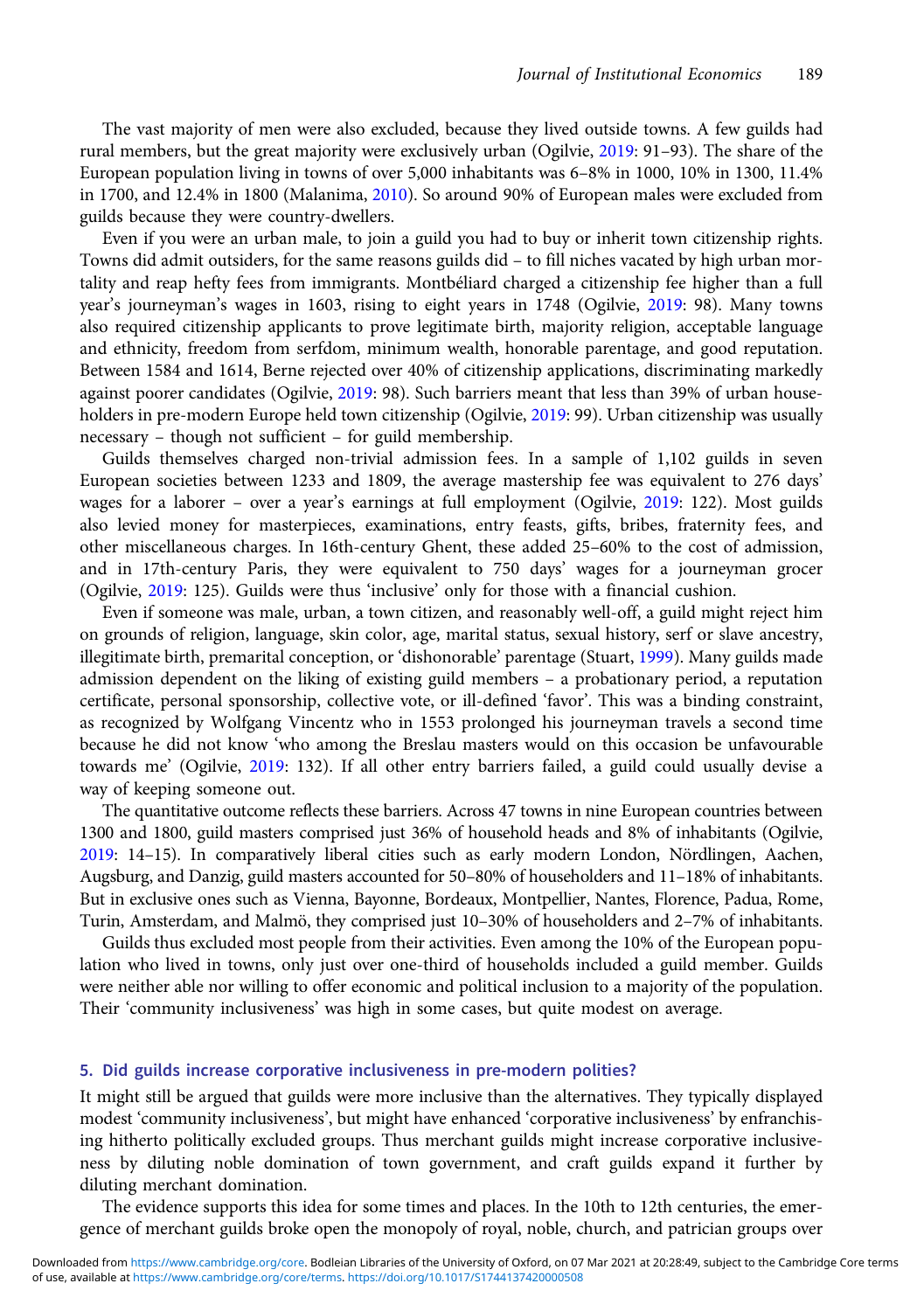town governments, widening political participation to wholesalers and financiers – at least those with guild membership (Angelucci et al., 2017; Stasavage, [2014](#page-15-0)). Then, in the 13th- to 15th-century 'guild wars', craft guilds in some towns broke the political dominance of merchants and old elites, securing representation for small-business owners – if they were guild members (Kluge, [2007](#page-13-0); Van Bavel, [2010](#page-15-0)).

Where this happened, guilds could beget political regimes of greater corporative inclusiveness. But this did not engender greater *societal* inclusiveness. Once formed, merchant guilds often used their political sway to exclude craftsmen. After the 'guild wars', craft guilds used political influence to exclude and repress weaker guilds, wage-workers, women, Jews, peasants, and other potential competitors. Guilds themselves were increasingly dominated by oligarchies and hereditary privilege. Guilds used their corporative inclusiveness to open access for their own members but close access for others (Blockmans, [1999](#page-13-0): 58; Farr, [2000](#page-13-0): 170–181; Lantschner, [2015:](#page-14-0) 576; Ogilvie, [2019](#page-14-0): 38– 41; Van Steensel, [2016:](#page-15-0) 42–46).

These findings on guilds yield important insights. First, inclusiveness is not a zero-one variable: it exists on a spectrum. Although merchant guilds created greater corporative inclusiveness than feudal regimes, and craft guilds than mercantile ones, urban guild regimes still excluded most of society. Merchant guilds used their inclusion in politics to exclude craftsmen, and craft guilds used it to exclude groups below them. Many institutions act inclusively on some dimensions but exclusively on others. Even when guilds were less exclusive than alternatives, they were far from fully inclusive.

Second, we must distinguish partial from general inclusiveness. The growing power of guilds had two countervailing effects. It transferred political representation from traditional elites to guild members, increasing corporative inclusiveness. But it gave guilds power to reduce inclusiveness for wide swathes of society – peasants, women, laborers, Jews. The net effect was to reduce societal inclusiveness. Guilds' partial-equilibrium effect was to increase inclusiveness for their members, holding other factors constant. But their general-equilibrium effect was to reduce inclusiveness in society as a whole.

Third, an increase in community and corporative inclusiveness could reduce societal inclusiveness. Community and corporative inclusiveness made guilds more effective in securing their interests. But guild interests were served by excluding entrants. Nobles and patricians had little interest in preventing women, migrants, laborers, and minorities from practicing crafts and trades. This indifference created interstices within which marginal groups could earn a living. But guilded merchants and craftsmen viewed such groups as dangerous competitors, and used their own community and corporative inclusiveness to reduce societal inclusiveness for broader social strata (Ogilvie, [2019:](#page-14-0) 83–171, 232–306).

Institutions characterized by community and corporative inclusiveness have a bright side: they expand opportunities for the people they include and represent. But they also have a dark side: their very community and corporative inclusiveness gives them potent tools to limit opportunities in society more widely.

### 6. Inclusiveness versus extractiveness: what do guilds tell us?

What of the antithesis between inclusiveness and extractiveness? Inclusive means accommodating rather than blocking participation by people, while extractive means expropriating rather than creating resources. Theoretically, therefore, high inclusiveness among persons does not rule out high extractiveness toward resources. Empirically, many guilds that fostered inclusiveness with regard to their members also fostered extractiveness with regard to resources. Indeed, community and corporative inclusiveness could encourage and intensify extractive behavior.

In pre-modern Europe, both less inclusive institutions (such as the princely state, the manorial system, or the ecclesiastical hierarchy) and more inclusive ones (such as guilds of merchants or craftsmen) behaved extractively (Johnson and Koyama, [2019](#page-13-0); Ogilvie, [1997](#page-14-0), [1999](#page-14-0), [2000;](#page-14-0) Ogilvie and Carus, [2014](#page-14-0)). Rulers, nobles, and churchmen used their institutional powers to extract resources from the economy and redistribute them to their own beneficiaries. Guildsmen did the same. Crown, nobility and church extracted resources by levying taxes, tithes, tolls, conscripts, and coerced labor. Guilds did so by limiting entry and manipulating markets.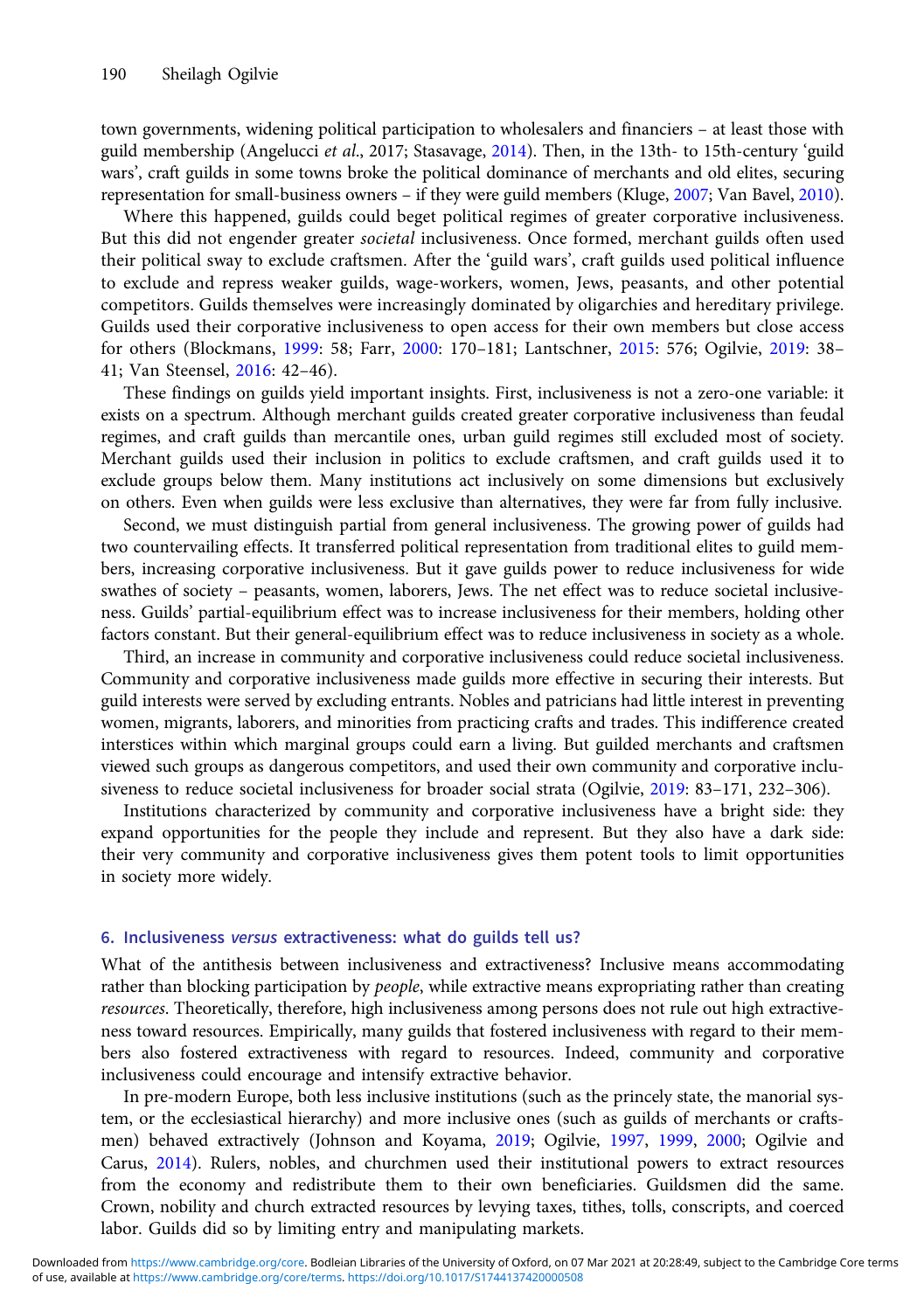Guild entry barriers were inherently extractive. In a non-guilded occupation, producers competed. A lower-cost producer could freely enter, capturing some customers by charging lower prices. This compelled existing producers to lower their prices to stay in business. A guild entry barrier enabled entrenched producers to exclude the entrant or make her pay for admission. This raised her production costs, reduced her ability to compete, and enabled guild members to charge customers higher prices. Entry barriers also increased internal cohesiveness, facilitating 'tacit collusion' among guild members on prices and output (Ivaldi et al., [2003](#page-13-0): 12-18; Ogilvie, [2019:](#page-14-0) 519-527). Community inclusiveness thus facilitated guilds' extractiveness.

Entry barriers enabled guilds to behave extractively by manipulating markets (La Force, [1965](#page-14-0); Lipson, [1915;](#page-14-0) Mickwitz, [1936](#page-14-0); Ogilvie, [2019:](#page-14-0) 172–231; Unwin, [1908\)](#page-15-0). Most guilds limited supplies, since scarcity raised prices without open price-fixing. So guilds set output quotas, limited working time, and restricted each workshop's raw materials, equipment, and workforce. Available evidence suggests that a successful guild could limit output to 33–67% of the technically feasible level, creating sufficient scarcity to raise prices (Ogilvie, [2019](#page-14-0): 220–224).

Prices certainly rose when guilds enjoyed market power and fell when they lost it (Ogilvie, [2019](#page-14-0): 220–222). In 14th-century London, the fishmongers' guild imposed prices 54% higher than nonguilded competitors. In 1618, Coburg cartwrights and plough-smiths were forced to join guilds: cart and plough prices immediately increased. In 18th-century Bordeaux, guild-free enclaves expanded; this lowered prices throughout the city. In 1828, the Swiss canton of Freyburg described how, since the abolition of 38 years earlier, industrial activity 'has not only noticeably proliferated, but also made appreciable progress in performance and products, and prices have become more moderate and cheaper'. A compilation of all available quantitative observations comparing guild with nonguild prices suggests that guilds increased prices 47% above the competitive rate (Ogilvie, [2019](#page-14-0): 220– 224). These guild price rises are on the high end of the spectrum compared to modern cartels (Connor, [2014;](#page-13-0) Ivaldi et al., [2017\)](#page-13-0), almost certainly because guilds were legally entitled to act cartelistically – an outgrowth of their corporative inclusion in politics.

Guilds also behaved extractively in markets for inputs. Many depressed prices for raw materials by imposing price ceilings, claiming prior rights to purchase, and banning sales to outsiders (Ammannati, [2014](#page-13-0); Kluge, [2007](#page-13-0); La Force, [1965;](#page-14-0) Mickwitz, [1936](#page-14-0); Ogilvie, [2019;](#page-14-0) Poni, [1991\)](#page-14-0). Almost all guilds intervened in labor markets to reduce the wages their members had to pay employees (Caracausi, [2011](#page-13-0); Horn, [2015](#page-13-0); Kaplan, [1986;](#page-13-0) Kisch, [1989](#page-13-0); La Force, [1965](#page-14-0); Ogilvie, [2019\)](#page-14-0). Guilds forbade masters to compete for workers, capped those workers' wages, and made it hard for employees to change jobs. One German guild even forbade its members to offer workers hot drinks in the evening, as it would compel other masters to offer the same (Ogilvie, [2019](#page-14-0): 190). Some guilds went so far as to allocate journeymen to masters centrally, preventing them from shopping around. This was common in France, where in 1731 a Bristol tailor who was swept up in a journeymen's riot against the practice remarked in astonishment that 'in England there was no guild labour-allocation officer, the journeymen being free to take employment with the master whom they find most appropriate' (Ogilvie, [2019](#page-14-0): 191). Guilds used their political influence – a by-product of corporative inclusiveness – to break strikes and punish workers who demanded better conditions.

Guilds also behaved extractively by engaging in rent-seeking. In exchange for entitlements to restrict entry and manipulate markets, guilds offered favors to political elites. A compilation of 732 observations of 16 European economies from the 11th to the 19th century shows guilds obtaining economic privileges by offering political elites cash payments, a share in guild revenues, *ad hoc* fiscal donations, regular taxes, low-interest loans, help in tax collection, regulatory assistance, military contributions, and political backing (Ogilvie, [2019:](#page-14-0) 46–69). Such rent-seeking was costly. In one analysis of 43 guilds in seven medieval and early modern European economies, the average guild's annual pecuniary expenditures on lobbying amounted to 1,759 days' wages for a guild master. To this must be added the non-pecuniary services guilds offered rulers and the time guilds spent petitioning, negotiating, litigating, and demonstrating (Ogilvie, [2019:](#page-14-0) 70–77).

Such behavior was extractive in two ways. First, it extracted resources from other groups to transfer to guild members. By excluding non-members from producing and limiting the entry of new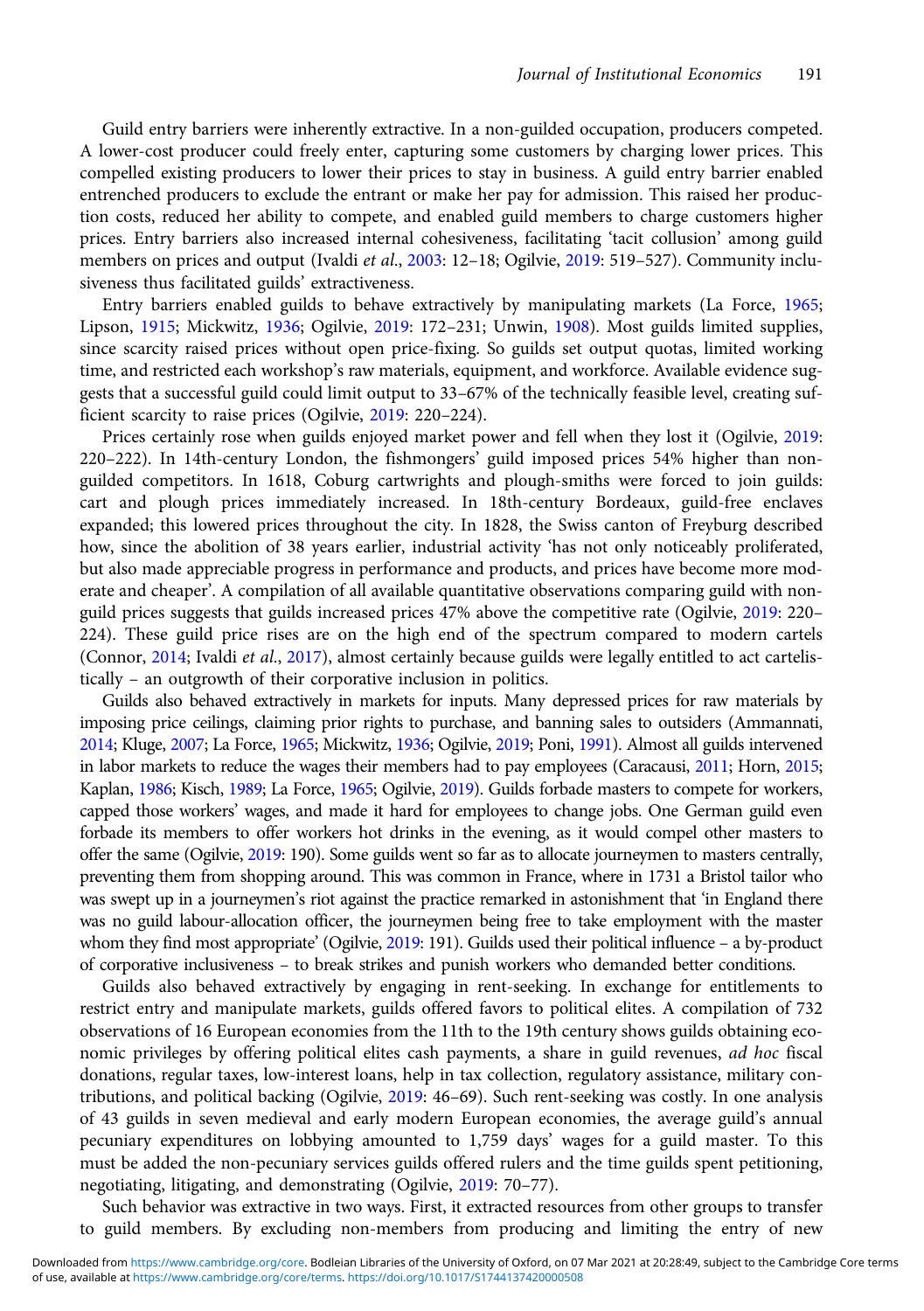members, guilds compelled would-be entrants to shift to activities where they were less productive and earned lower incomes. By limiting competition in input markets, guilds extracted income from employees and upstream producers and transferred it to guild members. By limiting supplies and increasing prices, guilds extracted income from customers and redistributed it to guild members. These extractive activities reduced the welfare of non-guild members, as revealed by the complaints, conflict, and behavioral distortions they evoked among customers, workers, suppliers, and competitors (for detailed quantitative and qualitative analysis, see Ogilvie, [2019](#page-14-0): chs. 3–5).

Second, guilds extracted resources from the economy as a whole. When a guild artificially fixed prices or limited output to procure cartel profits, some quantity of output that customers valued more than it would cost to produce was no longer produced and exchanged. By acting as a cartel, a guild reduced aggregate production and consumption in the economy. Additionally, guild rent-seeking absorbed inputs without increasing production or consumption, reducing the resources available to the economy (for detailed quantitative estimates of the minimal cost of guild rent-seeking, see Ogilvie, [2019:](#page-14-0) ch. 2).

Analyzing guilds shows concretely how inclusive institutions could harm economic growth. A guild's community and corporative inclusiveness created incentives for its members to allocate their efforts to cartelistic economic behavior and rent-seeking political behavior. It motivated non-guild-members to allocate efforts to evading guild cartels and lobbying against guild privileges. Guilds motivated people to redistribute existing resources, not produce new ones. They were extractive because they created incentives to allocate resources to zero-sum rather than positive-sum activities.

Were guilds extractive because they were not inclusive enough? The answer is no. Guilds show clearly that high community and corporative inclusiveness could co-exist with high extractiveness. On average, as we saw above, guilds' community inclusiveness was modest, since they included only 36% of urban householders. But guilds in some places, such as Nördlingen, Rome, Cuenca, Coventry, or Augsburg, displayed higher community inclusiveness, incorporating 60–80% of householders. In such towns, guilds also often displayed corporative inclusiveness via political representation. Yet they nonetheless behaved extractively. Each guild, even the most inclusive, erected entry barriers against members of other guilds, set artificially high prices, restricted output, depressed workers' wages, blocked disruptive innovations, and engaged in rent-seeking. Each guild acted as a minicartel, transferring resources from others to its own members and inflicting deadweight losses on the economy by raising prices and limiting supplies. Even the most inclusive guilds engaged in lobbying, lawsuits, prosecutions, and violent action against encroachments by other guilds, workers who demanded higher wages, and black-market competitors. Such rent-seeking consumed resources unproductively, reducing the amount produced, consumed, and exchanged in the economy. Nothing prevented a highly inclusive guild system from also being highly extractive.

But perhaps guilds at least reduced the overall quantity of extraction? Not at all. The emergence of guild extractiveness in late-medieval Europe did not *displace* the extractiveness of rulers, nobles, churchmen, or merchants. Rather, guilds *added* another layer of extractive activities on top of those already pursued by other extractive institutions. A shift to greater community and corporative inclusiveness, as guild history shows, does not imply a move to lower extractiveness.

The evidence on guilds holds an even bleaker lesson. Community and corporative inclusiveness not only co-existed with extractiveness but often reinforced it. Precisely guilds' community and corporative inclusiveness could make them more effective in behaving extractively, by increasing their economies of scale in monitoring and enforcement, their social legitimacy, and their political influence.

Moreover, the reason guilds existed so widely for so many centuries, despite the harm they caused, was that they often collaborated with rulers, nobles, lords of the church, and urban patriciates. These elites were the beneficiaries of institutions – the princely state, the feudal system, the established church, the privileged town – which, though not wholly non-inclusive, were less inclusive than guilds. Guilds provided an organizational mechanism for groups of businessmen to lobby political elites for market privileges that profited guild members. Guilds then redirected a share of the profits to political elites in the form of gifts, bribes, taxes, favorable loans, regulatory cooperation, military services, and political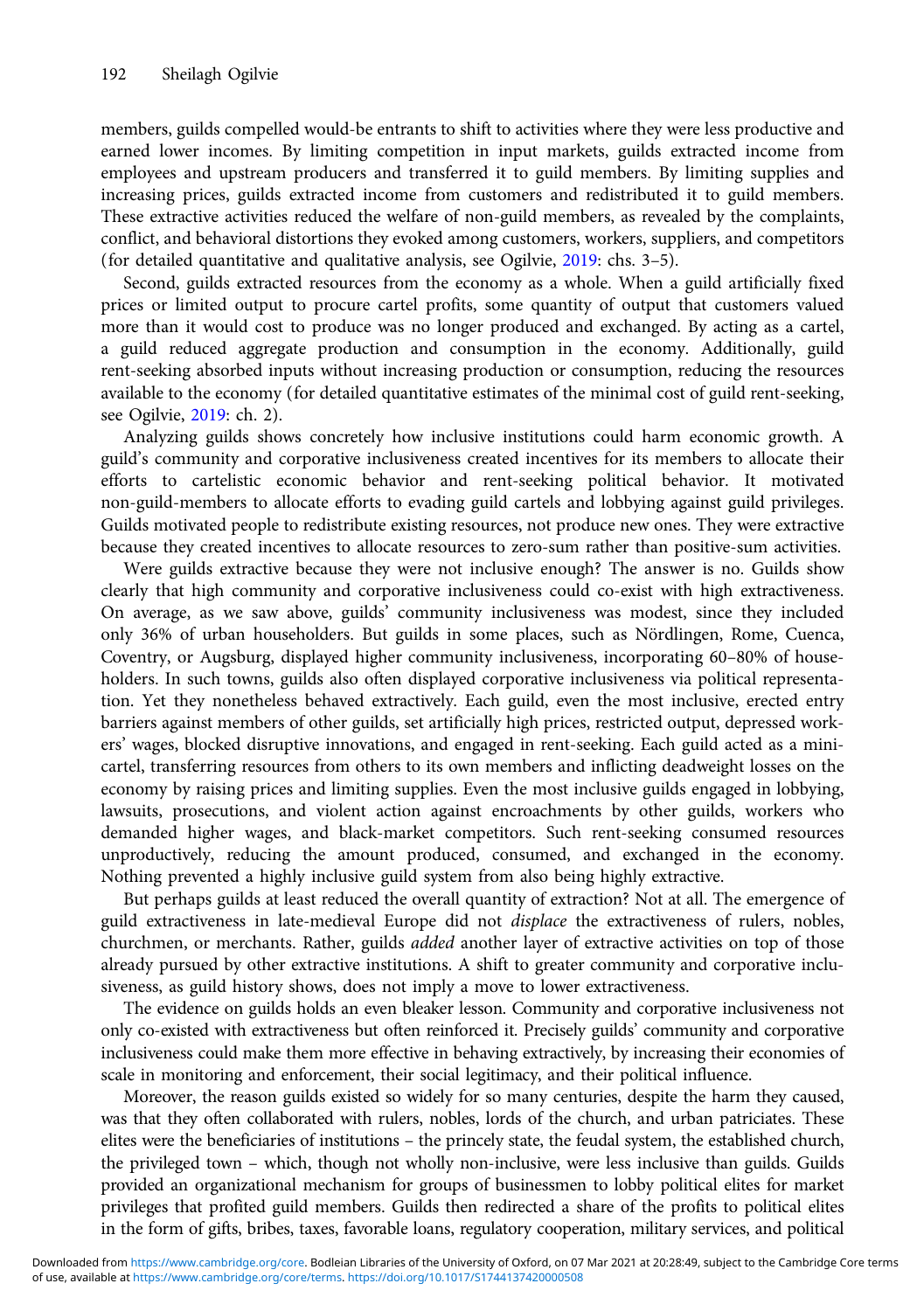support. Neither guilds nor political elites could have extracted so many resources from the economy without each other's collaboration.

The relationship between guilds and governments varied across Europe and increasingly diverged after 1500. In the Low Countries and England, political authorities gradually ceased to enforce guild privileges. But in 'corporatist-absolutist' states such as Spain, Austria, Scandinavia, and many German territories, political elites increasingly profited from their particularistic bargain with guilds long past 1800 (Ogilvie, [2014b,](#page-14-0) [2019](#page-14-0)). Across vast swathes of pre-modern Europe, therefore, the more inclusive institution of the guild collaborated with the less inclusive institutions that dominated politics, to extract resources for their own beneficiaries, at the expense of everyone else (Johnson and Koyama, [2019](#page-13-0); Ogilvie, [1999](#page-14-0), [2019\)](#page-14-0).

The mutually reinforcing exchange of favors between guilds and political elites in pre-modern European societies prefigured a pattern widespread in modern developing economies. Political elites grant entry barriers and market privileges to groups of existing producers. This enhances these groups' community and corporative inclusiveness, but also grants them market power, helping them extract cartel profits from consumers. Part of these profits are then shared with political elites in return for official enforcement of market privileges. Payments from privileged businessmen increase government and elite revenues, but distort resource allocation and stifle growth. Developing economies, historical or modern, can find themselves lastingly burdened with institutions that use community and corporative inclusiveness to facilitate extraction by businessmen and politicians, who therefore cooperate to keep such institutions in being (Auriol and Warlters, [2005\)](#page-13-0). Institutions characterized by community and corporative inclusiveness can systematically collaborate with institutions that are profoundly noninclusive, reinforcing the extractive capacities of both. As guilds show, we cannot understand the delicate balance of power between state and society without scrutinizing intermediating institutions that combine strong community and corporative inclusiveness with powerful extractiveness (Acemoglu and Robinson, [2019;](#page-13-0) Ogilvie, [2019\)](#page-14-0).

## 7. Do inclusive institutions lead to inclusive economic growth?

Highly inclusive guilds, we have seen, often engaged in activities that can only be described as highly extractive. They expropriated resources from other social groups to redistribute to their own members; they imposed deadweight losses on the whole economy via their cartelistic activities; and they consumed resources in rent-seeking. The historical evidence on guilds suggests that the extractive behavior often pursued by these inclusive institutions also stifled economic growth.

Guild strength varied widely across European societies according to multiple measures, including guilds' numbers, internal cohesion, relations with merchants, political privileges, town–country rela-tions, and competition from jurisdictional enclaves (Ogilvie, [2019:](#page-14-0) 512-554). Taking all these dimensions into account, the strongest guilds were found in Germany, Iberia, Scandinavia, and Austria-Hungary. Guilds of intermediate strength were found in Switzerland, France, and the German Rhineland. Italy also lay in this intermediate zone, partly because its export-oriented textile manufactures formed multi-occupational 'umbrella guilds', whose inclusiveness (and extractiveness) were sapped by internal divisions. On nearly all measures, the weakest guilds were found in the Southern Netherlands (modern Belgium), the Dutch Republic, and England (Ogilvie, [2019:](#page-14-0) 555-559).

When guild strength is mapped against economic performance, it displays an inverse relationship (Ogilvie, [2019:](#page-14-0) 559–563). Strong guilds were found in poor and stagnant economies, weak guilds in rich and dynamic ones. The best estimates of per capita GDP between c. 1300 and c. 1850 show higher levels and faster growth in societies with the weakest guilds: Flanders, Holland, and England. Lower per capita GDP and slower growth were found in societies with the strongest guilds: Germany, Austria, Iberia, Scandinavia.

A similar inverse relationship prevailed between guild strength and population growth. Across 85 cities in the Low Countries, Switzerland, France, Germany, and northern Italy between 1000 and 1800, unsuccessful guild revolts did not effect on demographic growth, controlling for other town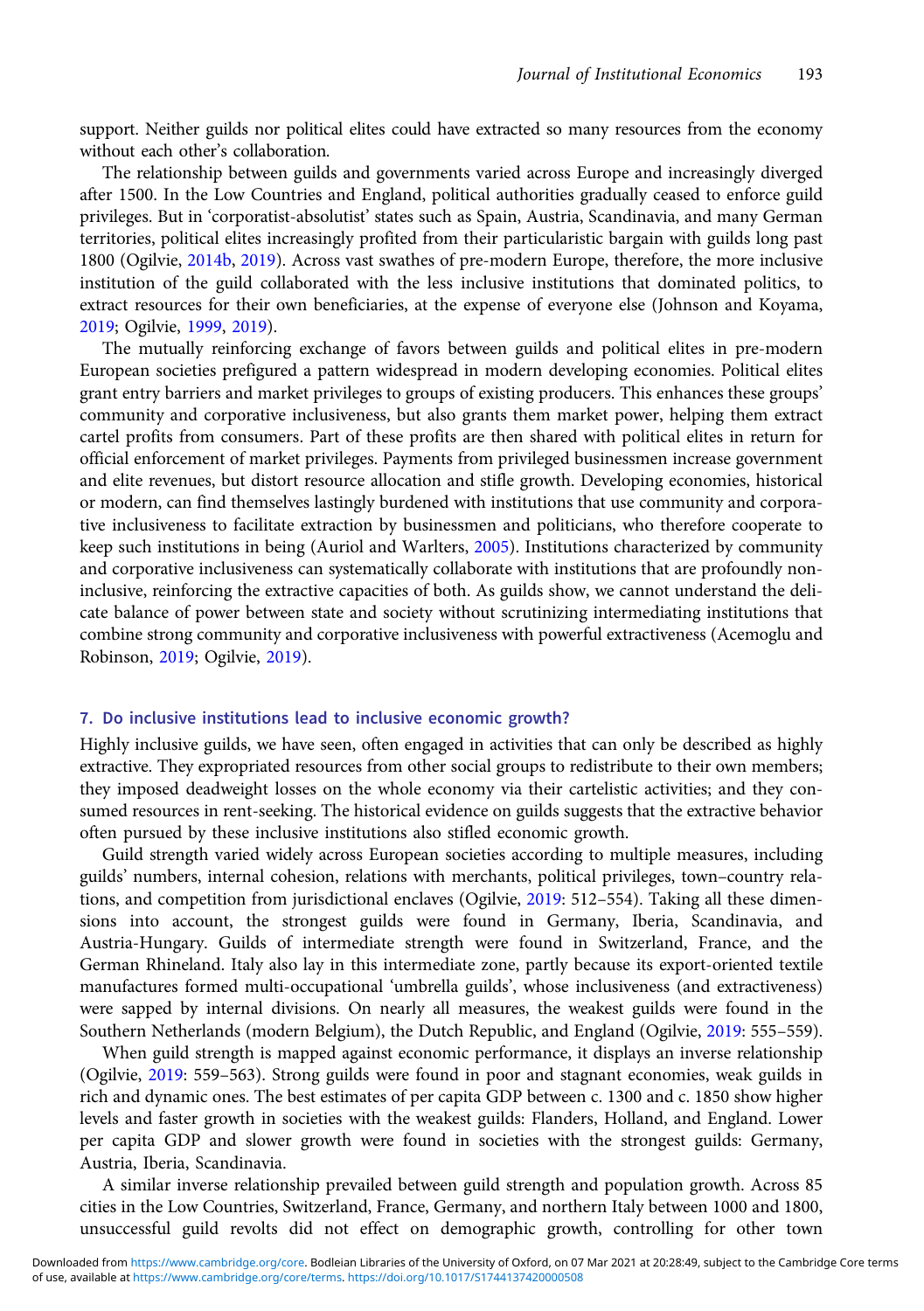characteristics, while successful revolts giving guilds representation on town councils resulted in lower population growth (Stasavage, [2017](#page-15-0)). Among 282 cities in German-speaking Europe between 800 and 1800, likewise, population grew more slowly in those with greater council representation for guilds, and the negative effect of guilds intensified over time (Wahl, [2019\)](#page-15-0).

Of course, association does not imply causation. Many factors affect both guilds and growth. Cross-city analyses can control for some confounding factors, but more aggregative comparisons across regions or countries struggle to do so adequately. Guilds were not the only institution to harm growth. Central Europe, Iberia, and Scandinavia suffered from other extractive institutions: militaristic states, rapacious landlords, monopolistic merchants, coercive towns, predatory churchmen, and stagnant village communes (Ogilvie, [1999,](#page-14-0) [2000;](#page-14-0) Ogilvie and Carus, [2014\)](#page-14-0). Guilds were just one component of a broader institutional framework in which political elites granted privileges to powerful groups who used them to extract benefits, harming the whole economy. Guilds mainly regulated manufacturing and trade, whereas agriculture accounted for the vast majority of the premodern economy, so feudal landlords and peasant communes mattered more. But although many institutions impaired economic performance, there is much evidence – as we have seen – that guilds were one of them. Community and corporative inclusiveness could facilitate extraction and stifle innovation.

Even if guilds harmed economic performance, perhaps they favored equality, and thus gave rise to 'inclusive growth', in the sense that any benefits of development reached the entire population, including its most vulnerable members? Guilds certainly aspired to maintain equality internally. Many guilds forbade their members to keep more than one workshop, employ more than a specified number of workers, produce above a particular output quota, work longer hours, sub-contract to others, or advertise their wares. Guilds often prohibited innovations that might enable one member to entice customers away from his fellows.

Such rules may indeed have reduced inequality inside some guilds. On the other hand, microstudies of specific guilds show powerful groups gaining control of corporate decision-making and using guild rules to benefit themselves, intensifying internal inequality (Cerutti, [2012](#page-13-0); Ogilvie, [1997;](#page-14-0) Poni, [1989\)](#page-14-0). Many guilds were dominated by rich oligarchies.

Moreover, in achieving inclusive growth, equality in society as a whole matters far more than equality inside occupations. As we have seen, guilds excluded wide swathes of would-be producers, especially women, minorities, migrants, and the poor, limiting guild membership to just over one urban household head in three. Guilds also enabled their members to overcharge customers and underpay employees. This inevitably widened the gap between the privileged guild masters and the larger population of outsiders, customers, and workers, which included the most vulnerable members of society (Ogilvie, [1997,](#page-14-0) [2004,](#page-14-0) [2019](#page-14-0)).

Quantitative analyses of the relationship between societal equality and guilds are still in their infancy. But a pioneering study of 297 German towns between 1300 and 1850 found that, controlling for other urban characteristics, stronger guilds were associated with higher inequality (Schaff, [2018\)](#page-15-0). This is not surprising, given the politically sanctioned market power that guilds created for their members. A study of eight OECD countries in the early 21st century found that market power, by driving up prices of goods and services, increases the wealth of the richest 10% of households by 10–24%; this implies that public action to reduce market power, by enhancing enforcement of competition law and reducing politically sanctioned entry barriers, can substantially reduce inequality (Ennis and Kim, [2017\)](#page-13-0).

Where pre-modern European guilds were strong enough to enforce their market power, they almost certainly increased societal inequality, because the benefits to guild members were outweighed by the harm to the less well-off. These findings on guilds yield a further analytical lesson for understanding inclusiveness. Institutions characterized by greater community and corporative inclusiveness can actually sap 'inclusive growth'. This is because such institutions extract profits for their members at the expense of outsiders and the wider economy. They prevent the benefits of economic development from reaching the entire population and often deny them to the most vulnerable.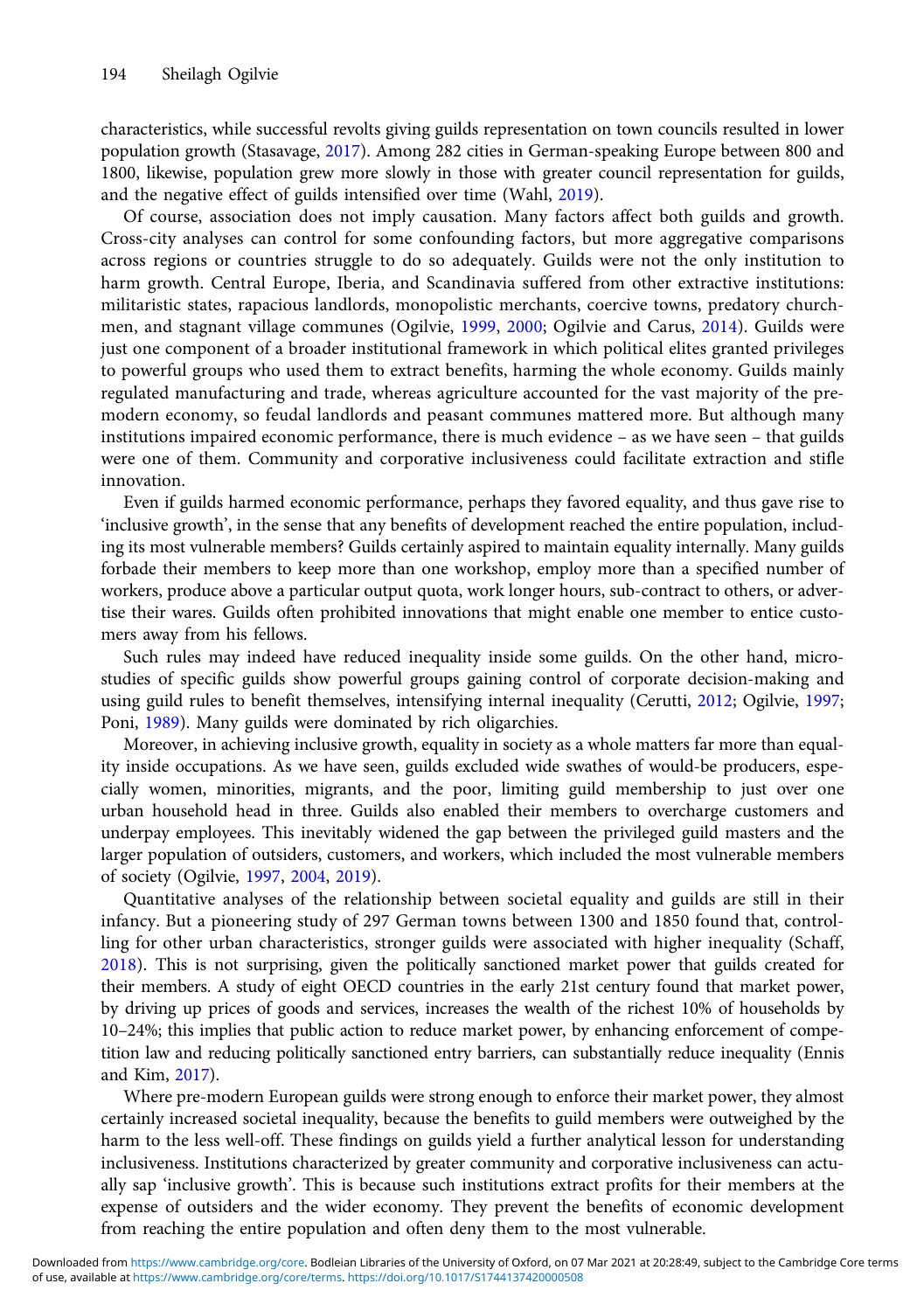### 8. What do we mean by inclusive societies?

A final lesson from the historical institution of the guild is that we need to be clear about what we mean by inclusive societies. Is the goal inclusive *economic growth*, inclusive *economic institutions*, or inclusive political participation?

Inclusive economic growth sounds like an unalloyed good. Who could object to achieving economic development whose benefits extend to the whole population, including its most vulnerable members? But this alluring goal raises tough questions. Does inclusive growth imply aiming to achieve complete economic equality? In some ethical systems, equality is an objective in itself. But we also need economic growth, in order to generate the resources needed to alleviate poverty and improve opportunity for the most vulnerable, and we know equality interacts with growth. Higher equality improves people's capacities to do things that fuel growth – work, save, educate, and innovate. But higher *inequality* creates incentives for aspirational groups to work, save, educate, and innovate – generating growth for redistribution. In principle, some rise in inequality may be desirable if it motivates economic activity that increases incomes for everyone in society, including the most vulnerable. What magnitude of trade-off are we willing to tolerate between growth and equality? Who decides on the desired combination of growth and equality? And, having decided upon the desired level of each, how do we achieve it?

Inclusive economic institutions are sometimes proposed as the best way to achieve inclusive growth. But this concept also raises questions. What is it about inclusive institutions that might be good for economic growth? Community and corporative inclusiveness, as we have seen, can increase an institution's capacity for extractiveness, harming economic growth. Institutions must be characterized by societal inclusiveness, enabling all individuals in society to participate fully in economic and political decision-making. This has led some scholars to define inclusive economic institutions as consisting in open-access, competitive markets with no barriers to entry (Acemoglu and Robinson, [2012;](#page-13-0) North et al., [2009\)](#page-14-0). History suggests, however, that although competitive markets are required for economies to grow, impartial public-order institutions are necessary for such markets to function (Acemoglu and Robinson, [2019;](#page-13-0) Johnson and Koyama, [2019;](#page-13-0) Ogilvie and Carus, [2014\)](#page-14-0). Markets need supportive institutions to guarantee property rights, enforce contracts, and solve other market failures such as monopolies, public goods, externalities, agency problems, and information asymmetries. What kind of non-market institutions are best for supporting markets?

Inclusive political institutions might seem the answer. But what characterizes politically inclusive institutions? One widely held idea, as we have seen, is that they consist of corporative and communi-tarian institutions such as guilds and communities (Greif, [2006;](#page-13-0) Putnam et al., [1993](#page-14-0); Rajan, [2019](#page-14-0)). The problem with such institutions, as shown by the historical evidence on guilds, is that they have a dark side. They may encourage beneficial collective action, albeit less than is often assumed in the case of guilds and village communes (Dennison and Ogilvie, [2007](#page-13-0); Ogilvie, [1997](#page-14-0), [1999](#page-14-0), [2019](#page-14-0): chs. 6–8). But communitarian and corporative institutions may also facilitate collective action that is both exclusive and extractive (Olson, [1971,](#page-14-0) [1982;](#page-14-0) Tullock, [1975](#page-15-0)). This emerges clearly from the entry barriers, market manipulation, and rent-seeking practiced by guilds (Ogilvie, [1997](#page-14-0), [1999](#page-14-0), [2019](#page-14-0)).

A widely emphasized alternative is to focus on societal rather than community or corporative inclusiveness, and define inclusive political institutions as democratic ones. In principle, democratic institutions operate in such a way that all individuals in society can participate fully in political decision-making. But democracy suffers from practical difficulties which lead straight back to the question of inclusiveness. Transaction costs mean that individual voters find it expensive to inform themselves about issues and difficult to organize to achieve their ends. Consequently, democracy almost always operates by individuals delegating decisions to parties and interest-groups (Olson, [1971](#page-14-0), [1982](#page-14-0); Tullock, [1975](#page-15-0)).

But well-organized interest-groups exhibit two forms of behavior which can harm societal inclusiveness and economic growth – as the history of guilds shows. First, they have the incentive and capacity to engage in rent-seeking, leading to behavior that is extractive, in the sense that it redistributes existing resources rather than creating new ones (Olson, [1971\)](#page-14-0). Second, such interest-groups have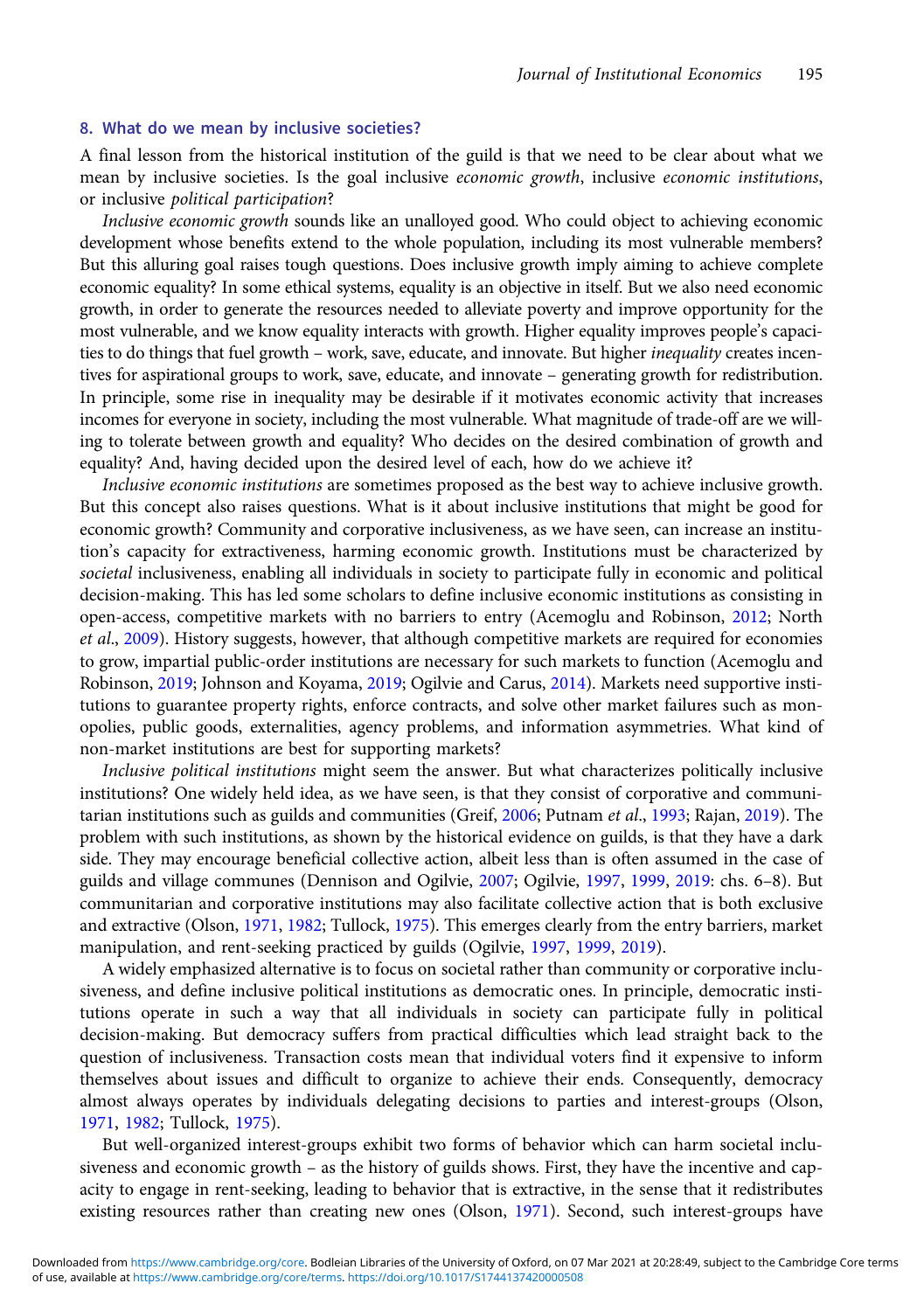incentives that cause them to resist disruptive innovations (Ogilvie, [2014a](#page-14-0), [2014b](#page-14-0), [2019\)](#page-14-0). Yet the social capacity to undertake disruptive innovations in both technology and institutions is necessary for economies to grow, for growth to reach the most vulnerable, and for societies to adapt to external challenges such as resource depletion, environmental damage, or climate change.

A major source of resistance to institutional innovation is the lack of what has been called a 'political Coase theorem' (Acemoglu, [2003;](#page-12-0) Ogilvie, [2007](#page-14-0)). Institutional innovations, even if they benefit society as a whole, typically threaten at least some individuals and groups. Why does society not agree on what institutions would be best for economic growth, and then bargain over how the benefits should be distributed? The answer is that a group that might obtains more power via some institutional reform cannot make a credible commitment to bind its own future actions towards groups that lose from reform. The absence of a political Coase theorem means that institutional changes that would make the entire economy better off can easily be blocked by the inability of potential gainers from reform to promise credibly to reimburse the losers after institutional reform deprives the latter of power and resources.

Historically, inclusive political institutions have often found it difficult to undertake institutional reform. This is precisely because many inclusive political institutions represent the views of groups threatened with losses as a result of reform, and hence respond to these groups' interests, even when these do not serve the common weal. Less inclusive political institutions, by contrast, have a greater capacity to break a deadlock among entrenched interests and dictate a solution to the lack of a political Coase theorem. The abolition of serfdom in Prussia and Russia, for instance, was only achieved to the extent that the absolutist state – a profoundly non-inclusive political institution – made up for the lack of a political Coase theorem by mediating and enforcing a commitment for the gainers (serfs) to compensate the losers (landlords) (Ogilvie, [2014a;](#page-14-0) Ogilvie and Carus, [2014\)](#page-14-0). The abolition of the French guilds in 1791, likewise, involved the Revolutionary state promising to compensate guildsmen for the loss of their valuable masterships, maintain entry barriers by requiring new producers to buy state licenses, and forbid collective action by newly emancipated journeymen (Pontet, [1997\)](#page-14-0). In other cases of guild abolition, as when Prussia declared 'freedom of occupations' in 1806/1811, despotic states solved the absence of a political Coase theorem by steamrollering over community and corporate inclusiveness. The non-inclusive Prussian state found it much easier to undertake guild abolition than the inclusive states of the German south, where governments included guild representatives and were politically incapable of abolishing guilds until the 1860s (Ogilvie, [1997,](#page-14-0) [2019](#page-14-0)).

Inclusive economic growth, history suggests, requires political institutions capable of doing two things. First, they must support open-access, competitive markets by guaranteeing property rights, enforcing contracts, and solving market failures. Second, they must address the lack of a political Coase theorem, enabling the institutional framework to reform itself and adapt to change. History suggests that a central challenge for future research is to analyze how we foster political institutions that perform both these services well. Sadly, there are painful trade-offs involved. Historically, inclusive economic growth has not always been well served by inclusive political institutions.

## 9. Conclusion

Where does this leave us in analyzing the institutional basis for inclusive societies? Historical lessons on institutions and growth are often drawn from the experience of Europe between 1500 and 1850, during which the north Atlantic economies pulled ahead of the rest of the world. This favorable development path is widely ascribed to the emergence of 'inclusive' institutions which are held to have fostered growth by displacing 'extractive' institutions. The term inclusiveness is now widely diffused in the literature and has attracted a penumbra of interpretations derived from its ordinary-language connotations. This article has sought to restore clarity to the concept by examining rich evidence on a historical institution – the guild – which is widely viewed as inclusive because of its communitarian and corporative attributes.

A first lesson is the need to differentiate between community, corporative, and societal inclusiveness. The history of guilds shows that high levels of community and corporative inclusiveness, in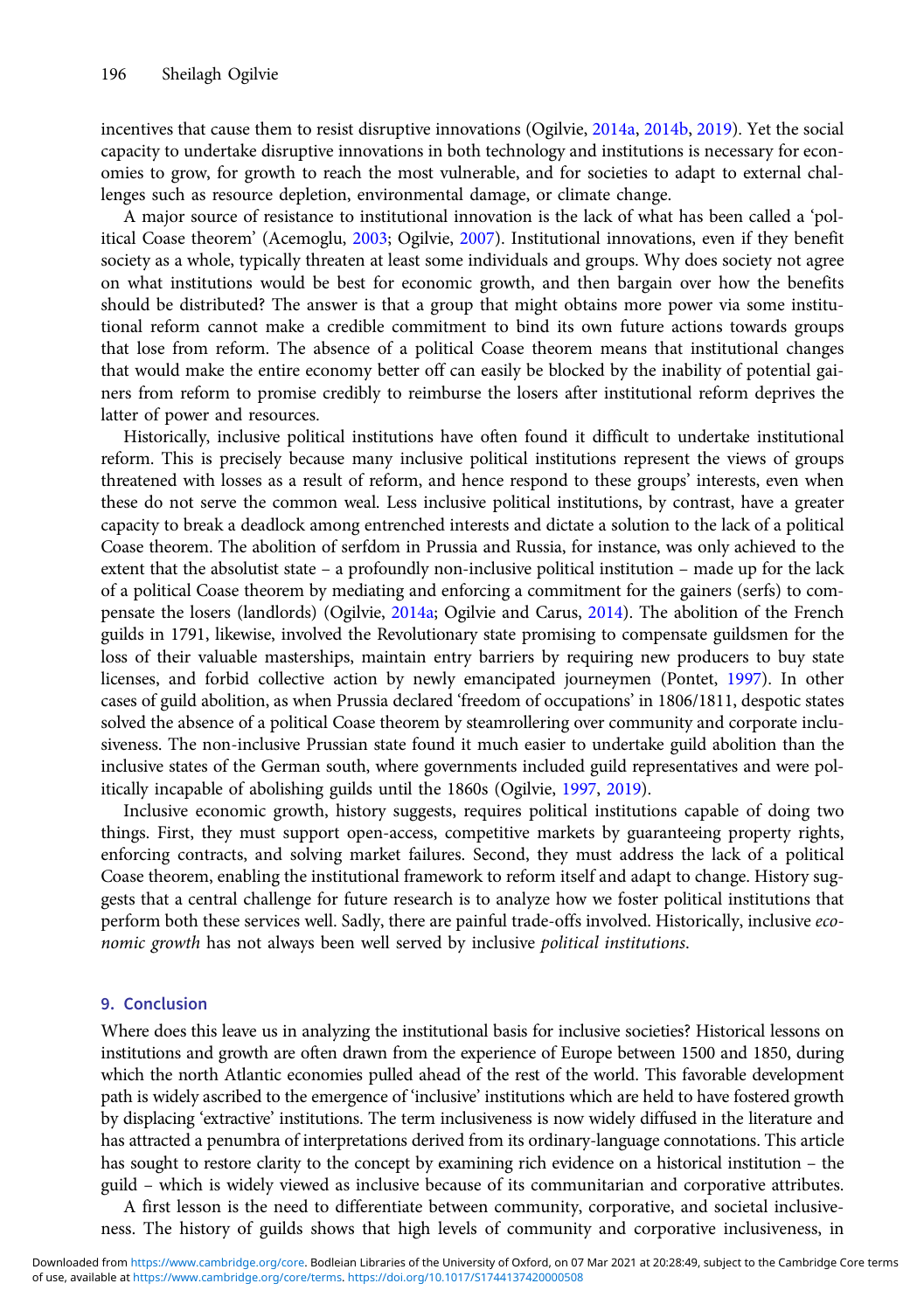<span id="page-12-0"></span>the sense of a large proportion of people involved in the operations of an institution together with a substantial degree of political representation enjoyed by it, do not necessarily foster societal inclusiveness in the sense that the institution enables full economic and political participation by the whole population. Community and corporative inclusiveness enabled guilds to enforce entry barriers and manipulate markets, benefiting their own members but reducing economic and political options for outsiders.

The historical example of the guild also yields a second valuable insight. We must distinguish between general inclusiveness, which takes into account general-equilibrium effects, and partial inclusiveness, which assumes away such effects. Guilds sometimes succeeded in increasing partial inclusiveness by expanding their own economic influence and political representation, particularly during the late-medieval 'guild wars'. But they then used their augmented influence to reduce societal inclusion for those excluded from the guild regime, typically the weakest and most vulnerable members of society. The general-equilibrium effect was to reduce inclusiveness in society at large.

A third lesson is that high inclusiveness does not imply low extractiveness. Inclusiveness and extractiveness are not opposites in theory, and guilds show why inclusive institutions are able and willing to behave extractively in practice. Guilds used their community and corporative inclusiveness to limit entry and manipulate markets. They extracted resources from other groups and transferred them to guild members. They also extracted resources from the economy at large by cartelistically restricting output and engaging in rent-seeking. This extractiveness was often facilitated, not diminished, by guilds' inclusiveness. Nor did guilds reduce the overall quantity of extraction, instead augmenting it by adding another set of extractive activities on top of those already pursued by other extractive institutions such as the princely state, the feudal nobility, and the church. Indeed, guilds collaborated with these other extractive institutions, securing their support and enforcement in return for a share of the rents obtained through guild entry barriers and market manipulations. Guilds provide unambiguous evidence that institutions characterized by community and corporative inclusiveness can engage in mutually supportive exchanges with non-inclusive institutions, reinforcing the extractive capacities of both.

Finally, the exemplar of the guild demonstrates the importance of discriminating between inclusive economic institutions, inclusive political institutions, and inclusive growth. Inclusive economic growth, in the sense of achieving development whose benefits reach the whole population including the most vulnerable, is clearly desirable. But it is not necessarily best achieved through economic institutions characterized by community and corporative inclusiveness. Inclusive growth requires an institutional framework characterized by *societal* inclusiveness, and this may require curbing community and corporative inclusiveness.

One component of such an institutional framework comprises open-access, competitive markets. But although markets are required for economies to grow, public-order institutions are needed for markets to function. This implies creating inclusive political institutions. These do not – as guild history suggests – consist in corporative and communitarian institutions. Democratic institutions appear a better solution, but these must be carefully designed to perform two key services. First, they must support open-access, competitive markets by guaranteeing property rights, enforcing contracts, and solving market failures. Second, they must address the lack of a political Coase theorem, providing credible commitments from gainers to losers that enable the institutional framework to reform itself and adapt to change.

History does not imply abandoning the idea of inclusiveness. But it does imply thinking about inclusiveness carefully.

Acknowledgments. For stimulating discussions and comments, I would like to thank Jeremy Edwards, three anonymous referees, and participants at the 2019 WINIR Conference where this keynote lecture was presented.

#### References

Acemoglu, D. (2003), 'Why Not a Political Coase Theorem? Social Conflict, Commitment and Politics', Journal of Comparative Economics, 31(4): 620–652.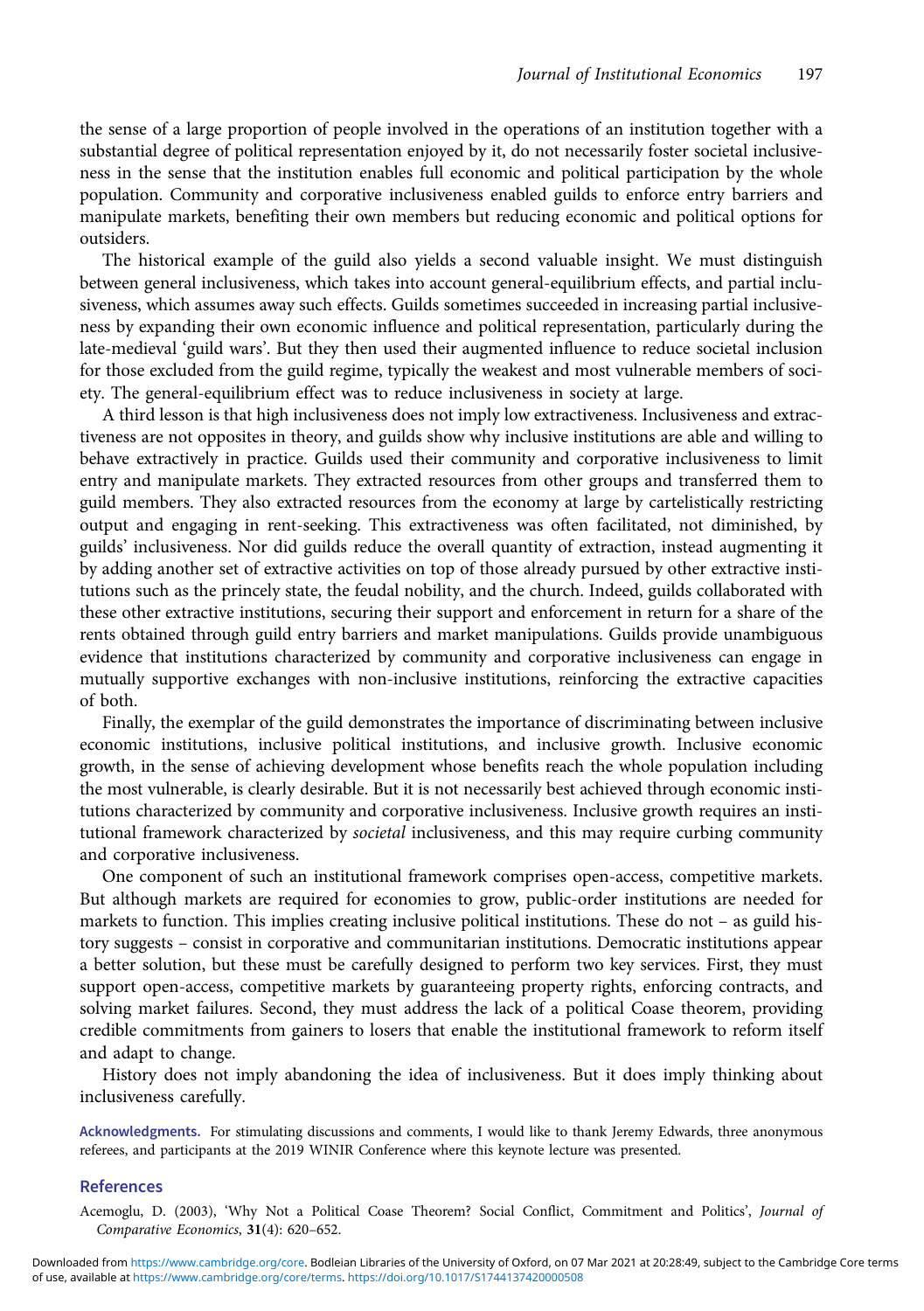<span id="page-13-0"></span>Acemoglu, D. and J. A. Robinson (2012), Why Nations Fail: The Origins of Power, Prosperity and Poverty, New York: Crown Publishers.

Acemoglu, D. and J. A. Robinson (2019), The Narrow Corridor: States, Societies, and the Fate of Liberty, New York: Penguin.

Ammannati, F. (2014), 'Craft Guild Legislation and Woollen Production the Florentine Arte della Lana in the Fifteenth and Sixteenth Centuries', in K. Davids and B. De Munck (eds.), Innovation and Creativity in Late Medieval and Early Modern European Cities, Aldershot: Ashgate, pp. 55–80.

Angelucci, C., S. Meraglia and N. Voigtländer (2017), 'The Medieval Roots of Inclusive Institutions: from the Norman Conquest of England to the Great Reform Act', NBER Working Papers, 23606.

Auriol, E. and M. Warlters (2005), 'Taxation Base in Developing Countries', Journal of Public Economics, 89(4): 625-646.

- Blockmans, W. (1999), 'Regionale Vielfalt im Zunftwesen in den Niederlanden vom 13. bis zum 16. Jahrhundert', in K. Schulz, and E. Müller-Luckner (eds), Handwerk in Europa. Vom Spätmittelalter bis zur Frühen Neuzeit, Munich: Oldenbourg, pp. 51–63.
- Blumberg, J. (2017). 'Harvard's Incoming Freshman Class is One-Third Legacy Here's Why That's a Problem', CNBC <https://www.cnbc.com/2017/09/06/harvards-Incoming-Class-is-One-Third-legacy.html> (9 June 2017).
- Burgess, J. S. (1928), The Guilds of Peking, New York: Columbia University Press.
- Burgess, J. S. (1930), 'The Guilds and Trade Associations of China', Annals of the American Academy of Political and Social Science, 152(1): 72–80
- Caracausi, A. (2011), 'The Just Wage in Early Modern Italy: A Reflection on Zaccia's De Salario seu Operariorum Mercede', International Review of Social History, 56(Special issue): 107–124.
- Cerutti, S. (2012), Étrangers: étude d'une condition d'incertitude dans une société d'Ancien régime, Montrouge: Bayard.
- Connor, J. M. (2014). 'Price-Fixing Overcharges: Revised 3rd Edition (February 24, 2014)', SSRN Working Papers 2400780.
- De la Croix, D., M. Doepke and J. Mokyr (2018), 'Clans, Guilds, and Markets: Apprenticeship Institutions and Growth in the Pre-Industrial Economy', Quarterly Journal of Economics, 133(1): 1–70.
- Dennison, T. and S. Ogilvie (2007), 'Serfdom and Social Capital in Bohemia and Russia', Economic History Review, 60(3): 513–544.
- Dennison, T. and S. Ogilvie (2014), 'Does the European Marriage Pattern Explain Economic Growth?', Journal of Economic History, 74(3): 651–693.
- Dennison, T. and S. Ogilvie (2016), 'Institutions, Demography, and Economic Growth', Journal of Economic History, 76(1): 205–217.
- Ehmer, J. (1997), 'Worlds of Mobility: Migration Patterns of Viennese Artisans in the 18th Century', in G. Crossick (ed), The Artisan and the European Town, 1500–1900, Hants./Brookfield VT: Scolar Press, pp. 172–199.
- Ennis, S. F. and Y. Kim (2017), 'Market Power and Wealth Distribution', in World Bank (ed.), A Step Ahead: Competition Policy for Shared Prosperity and Inclusive Growth, Washington, DC: World Bank Group, pp. 133–153.
- Farr, J. R. (2000), Artisans in Europe, 1300–1914, Cambridge: Cambridge University Press.
- Gamble, S. D. (1921), Peking: A Social Survey, New York: George H. Doran.
- Greif, A. (2006), Institutions and the Path to the Modern Economy: Lessons from Medieval Trade, Cambridge: Cambridge University Press.
- Greif, A. and G. Tabellini (2010), 'Cultural and Institutional Bifurcation: China and Europe Compared', American Economic Review: Papers and Proceedings, 100(2): 135–140.
- Greif, A. and G. Tabellini (2017), 'The Clan and the Corporation: Sustaining Cooperation in China and Europe', Journal of Comparative Economics, 45(1): 1–35.
- Hajnal, J. (1983), 'Two Kinds of Pre-Industrial Household Formation System', in R. Wall, J. Robin and P. Laslett (eds.), Family Forms in Historic Europe, Cambridge: Cambridge University Press, pp. 65–104.
- Horn, J. (2015), Economic Development in Early Modern France: The Privilege of Liberty, 1650–1820, Cambridge: Cambridge University Press.
- Ivaldi, M., F. Jenny and A. Khimich (2017), 'Cartel Damages to the Economy: An Assessment for Developing Countries', in World Bank (ed.), A Step Ahead: Competition Policy for Shared Prosperity and Inclusive Growth, Washington, DC: World Bank Group, pp. 77–110.
- Ivaldi, M., B. Jullien, P. Rey, P. Seabright and J. Tirole (2003), 'The Economics of Tacit Collusion', Final Report for DG Competition, European Commission, March 2003.
- Johnson, N. D. and M. Koyama (2019), Persecution and Toleration: The Long Road to Religious Freedom, Cambridge: Cambridge University Press.
- Kaplan, S. L. (1986), 'Social Classification and Representation in the Corporate World of Eighteenth-Century France: Turgot's "Carnival"', in S. L. Kaplan and C. J. Koepp (eds.), Work in France: Representations, Meaning, Organization and Practice, Ithaca, NY: Cornell University Press, pp. 176–226.
- Kisch, H. (1989), From Domestic Manufacture to Industrial Revolution: The Case of the Rhineland Textile Districts, Oxford: Oxford University Press.
- Kluge, A. (2007), Die Zünfte, Stuttgart: Franz Steiner.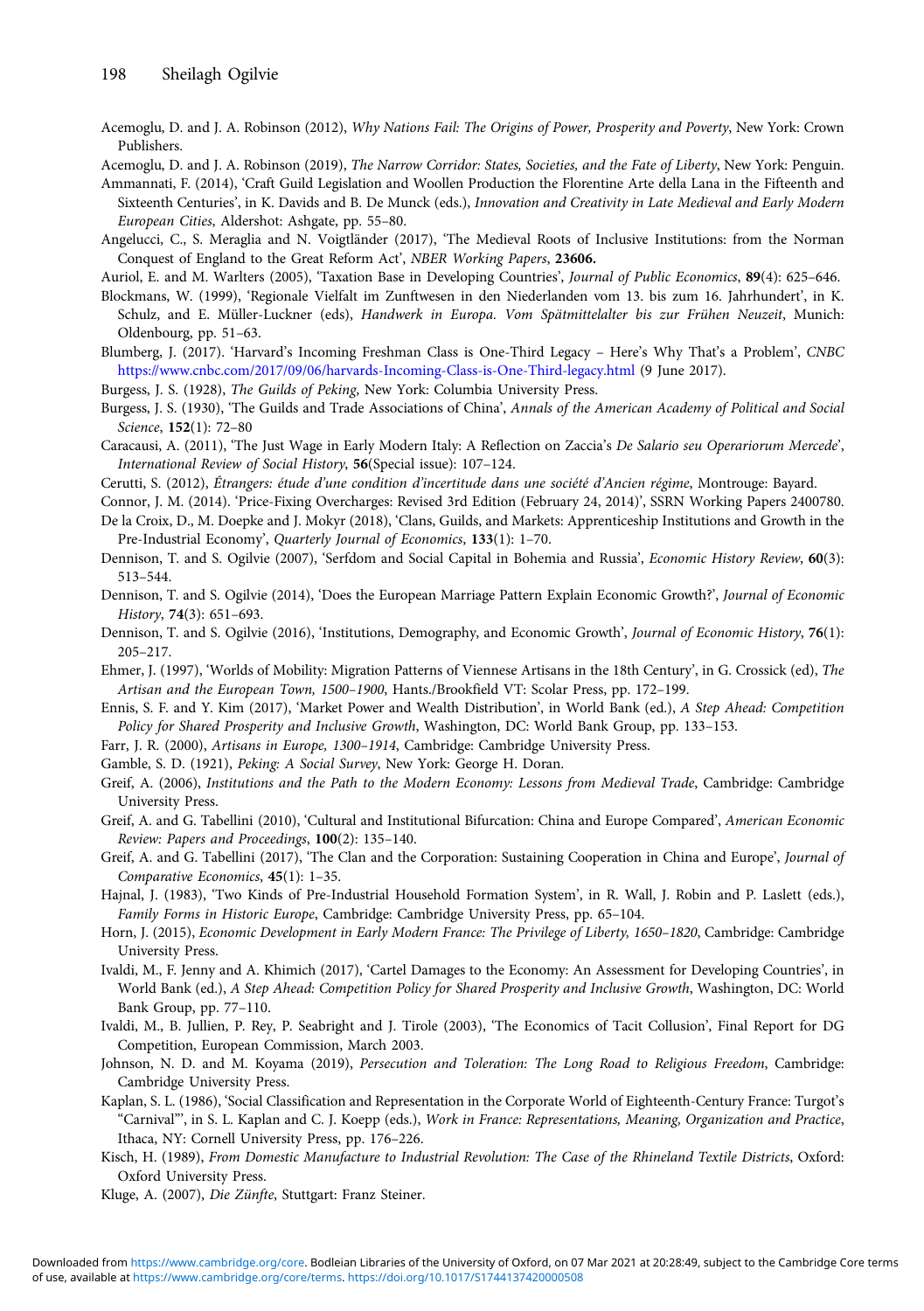- <span id="page-14-0"></span>La Force, J. C. (1965), The Development of the Spanish Textile Industry, 1750–1800, Berkeley/Los Angeles: University of California Press.
- Lantschner, P. (2015), The Logic of Political Conflict in Medieval Cities: Italy and the Southern Low Countries, 1370–1440, Oxford: Oxford University Press.
- Lipson, E. (1915), The Economic History of England, Vol. I: The Middle Ages, London: A. & C. Black.
- Malanima, P. (2010), 'Urbanization', in S. Broadberry and K. H. O'Rourke (eds.), The Cambridge Economic History of Modern Europe, Vol 1: 1700–1870 (Vol. 1), Cambridge: Cambridge University Press, pp. 235–263.
- Mickwitz, G. (1936), Die Kartellfunktionen der Zünfte und ihre Bedeutung bei der Entstehung des Zunftwesens: eine Studie im spätantiker und mittelalterliche Wirtschaftsgeschichte, Helsingfors: Societas scientiarum Fennica.
- Moll-Murata, C. (2013), 'Guilds and Apprenticeship in China and Europe: The Jingdezhen and European Ceramics Industries', in M. R. Prak and J. L. Van Zanden (eds.), Technology, Skills and the Pre-Modern Economy in the East and the West: Essays Dedicated to the Memory of S. R. Epstein, Leiden: Brill, pp. 225–258.
- Morse, H. B. (1909), The Gilds of China, with an Account of the Gild Merchant or Co-hong of Canton, Shanghai/London/ New York: Kelly, & Wash Ltd./Longmans/Green.
- North, D. C., J. J. Wallis and B. R. Weingast (2009), Violence and Social Orders. A Conceptual Framework for Interpreting Recorded Human History, Cambridge: Cambridge University Press.
- Ogilvie, S. (1997), State Corporatism and Proto-Industry: The Württemberg Black Forest, 1580–1797, Cambridge: Cambridge University Press.
- Ogilvie, S. (1999), 'The German State: A Non-Prussian View', in J. Brewer and E. Hellmuth (eds.), Rethinking Leviathan: The Eighteenth-Century State in Britain and Germany, Oxford: Oxford University Press, pp. 167–202.
- Ogilvie, S. (2000), 'The European Economy in the Eighteenth Century', in T. W. C. Blanning (ed.), The Short Oxford History of Europe, Vol. XII: The Eighteenth Century: Europe 1688–1815, Oxford: Oxford University Press, pp. 91–130.
- Ogilvie, S. (2004), 'How Does Social Capital Affect Women? Guilds and Communities in Early Modern Germany', American Historical Review, 109(2): 325–359.
- Ogilvie, S. (2005), 'The Use and Abuse of Trust: The Deployment of Social Capital by Early Modern Guilds', Jahrbuch für Wirtschaftsgeschichte, 2005(1): 15–52.
- Ogilvie, S. (2007), 'Whatever Is, Is Right'? Economic Institutions in Pre-Industrial Europe', Economic History Review, 60(4): 649–684.
- Ogilvie, S. (2011), Institutions and European Trade: Merchant Guilds, 1000–1800, Cambridge: Cambridge University Press.
- Ogilvie, S. (2014a), 'Serfdom and the Institutional System in Early Modern Germany', in S. Cavaciocchi (ed.), Slavery and Serfdom in the European Economy from the 11th to the 18th Centuries, Florence: Firenze University Press, pp. 33–58.
- Ogilvie, S. (2014b), 'The Economics of Guilds', Journal of Economic Perspectives, 28(4): 169-192.
- Ogilvie, S. (2019), The European Guilds: An Economic Analysis, Princeton: Princeton University Press.
- Ogilvie, S. and A. W. Carus (2014), 'Institutions and Economic Growth in Historical Perspective', in S. Durlauf and P. Aghion (eds.), Handbook of Economic Growth (Vo. 2A), Amsterdam: Elsevier, pp. 405–514.
- Olson, M. (1971), The Logic of Collective Action: Public Goods and the Theory of Groups, Cambridge, MA: Cambridge University Press.
- Olson, M. (1982), The Rise and Decline of Nations: Economic Growth, Stagflation and Social Rigidities, New Haven: Yale University Press.
- Poni, C. (1989), 'Norms and Disputes: The Shoemakers' Guild in Eighteenth-Century Bologna', Past & Present, 123(1): 80-108.
- Poni, C. (1991), 'Local Market Rules and Practices: Three Guilds in the Same Line of Production in Early Modern Bologna', in S. Woolf (ed), Domestic Strategies: Work and Family in France and Italy, 1600-1800, Cambridge: Cambridge University Press, pp. 69–101.
- Pontet, J. (1997), 'Craftsmen and Revolution in Bordeaux', in G. Crossick (ed), The Artisan and the European Town, 1500-1900, Hants./Brookfield VT: Scolar Press, pp. 116–130.
- Prak, M. R. (2018), Citizens Without Nations: Urban Citizenship in Europe and the World, c.1000-1789, Cambridge: Cambridge University Press.
- Prak, M., C. H. Crowston, B. De Munck, C. Kissane, C. Minns, R. Schalk and P. Wallis (2020 online early), 'Access to the Trade: Monopoly and Mobility in European Craft Guilds in the Seventeenth and Eighteenth Centuries', Journal of Social History: 1–32.
- Putnam, R. D., R. Leonardi and R. Y. Nanetti (1993), Making Democracy Work: Civic Traditions in Modern Italy, Princeton, NJ: Princeton University Press.
- Rajan, R. (2019), The Third Pillar: How Markets and the State Leave the Community Behind, New York: Penguin Press.
- Richardson, G. (2004), 'Guilds, Laws, and Markets for Manufactured Merchandise in Late-Medieval England', Explorations in Economic History, 41(1): 1–25.
- Rosser, G. (2015), The Art of Solidarity in the Middle Ages: Guilds in England 1250–1550, Oxford: Oxford University Press.